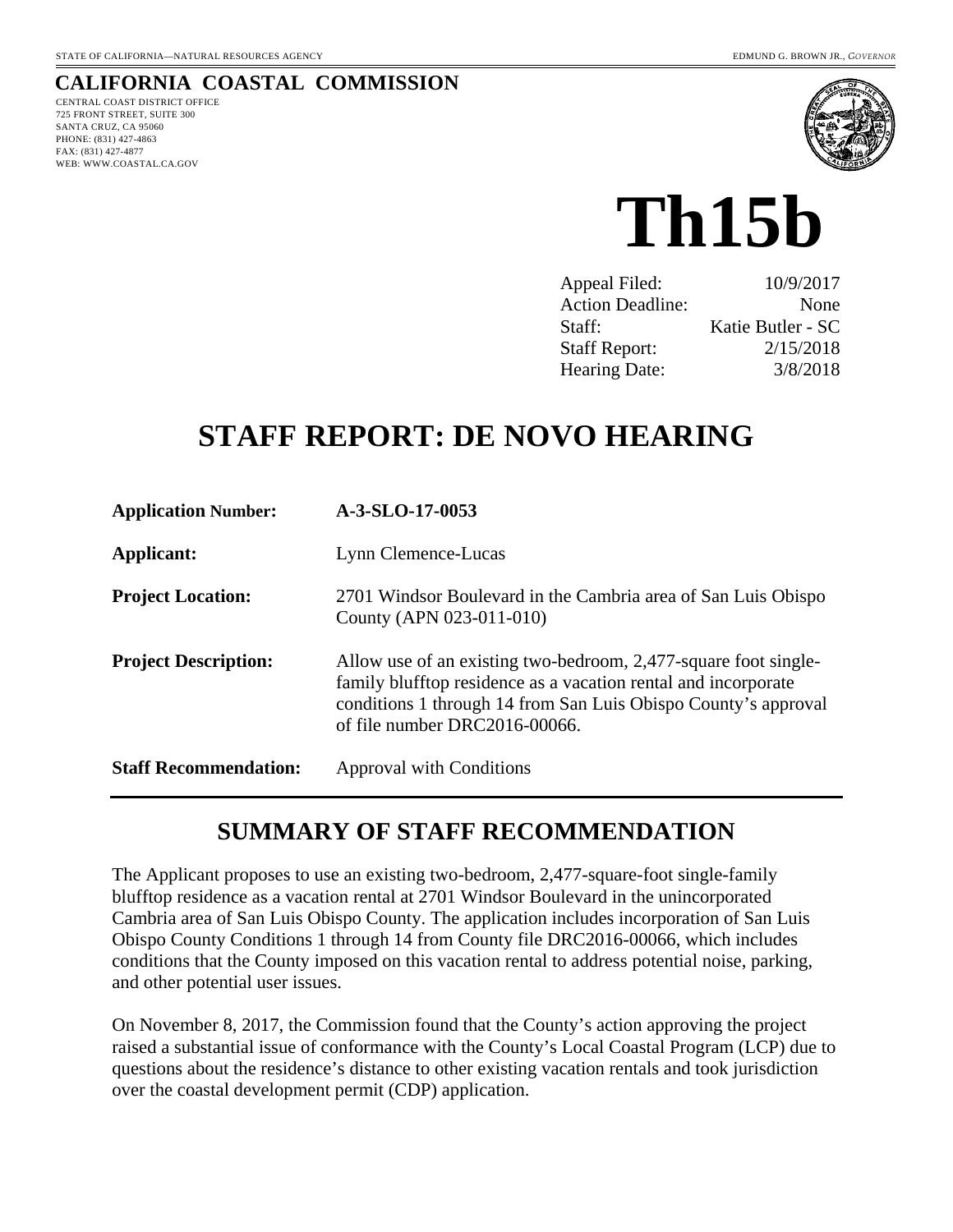The Coastal Act and the LCP protect and prioritize visitor-serving uses over other uses, such as private residential uses, particularly on oceanfront properties such as this one. And the LCP's vacation rental ordinance seeks to balance the objective of providing visitor-serving uses in residentially-designated areas in a manner that protects neighborhood character by placing a series of restrictions on such rentals, including related to noise, traffic, parking, occupancy, and location. Notably, the LCP includes specific distance standards between vacation rentals in Cambria, generally requiring such rentals to be separated by minimum distances (i.e., 200 feet away from other vacation rentals on the same street, and 150 feet away from other vacation rentals overall). However, the LCP also allows for lesser distances between vacation rentals if the findings for a Minor Use Permit (MUP, which is a type of CDP under this LCP) approval are made, including that the proposed vacation rental is otherwise consistent with the LCP and with neighborhood character, will not be detrimental to health, safety, welfare, or property, will not generate unsafe traffic volumes, and is in conformity with the public access and recreation policies of the Coastal Act. In other words, the County can approve a vacation rental consistent with the LCP even if it doesn't meet the prescribed distances between vacation rentals subject to making these MUP findings.

In this case, the proposed project would be closer to four other vacation rentals than the distances identified in the LCP for Cambria,<sup>1</sup> and thus it can only be approved if the additional findings for an MUP approval are made. Staff believes that the required MUP findings to allow this vacation rental can readily be made, and are appropriate in this case because the proposed project is an allowed use in the residential land use designation; it would meet all other LCP-required standards for vacation rentals (e.g., as related to limits on tenancy (time), occupancy (number of tenants), parking vehicles, traffic, noise, appearance, signage, local contact person, TOT, etc.). And, importantly, the proposed vacation rental is consistent with the Coastal Act's public access and recreation policies that require maximization of public recreational access opportunities because it would facilitate the public's ability to access and recreate along this area of the coast, particularly given its oceanfront location, adjacency to a vertical beach access stairway and a blufftop park, proximity to the Fiscalini Ranch Preserve (a popular coastal open space and trail area), and consistency with all other applicable LCP provisions. In other words, the LCP allows for vacation rentals to be closer than identified for Cambria, and this site is a prime candidate for such proximity due to its ability to foster additional public recreational access opportunities and further key Coastal Act and LCP goals. In short, the proposed project is a high-priority visitorserving use that will appropriately provide a means for the general public to better access and recreate in this prime visitor destination immediately adjacent to the Pacific Ocean, a public coastal park and vertical accessway to the ocean, and the Fiscalini Ranch open space trails. This site is precisely the type of site that is well-suited to vacation rental use, and it is appropriate here.

At the same time, staff recognizes that vacation rentals clearly engender unique issues and potential impacts regarding the appropriate number, location, and concentrations of vacation

 $\overline{a}$ 

<sup>&</sup>lt;sup>1</sup> Staff notes that such lesser distances between vacation rentals are not uncommon in San Luis Obispo County, including because most of the allowed vacation rentals in the County already existed when the LCP's vacation rental ordinance was adopted, and they were already closer than the 150-foot/200-foot standard, including throughout the area where the proposed project is located (see the map of vacation rentals in this areas in **Exhibit 3**).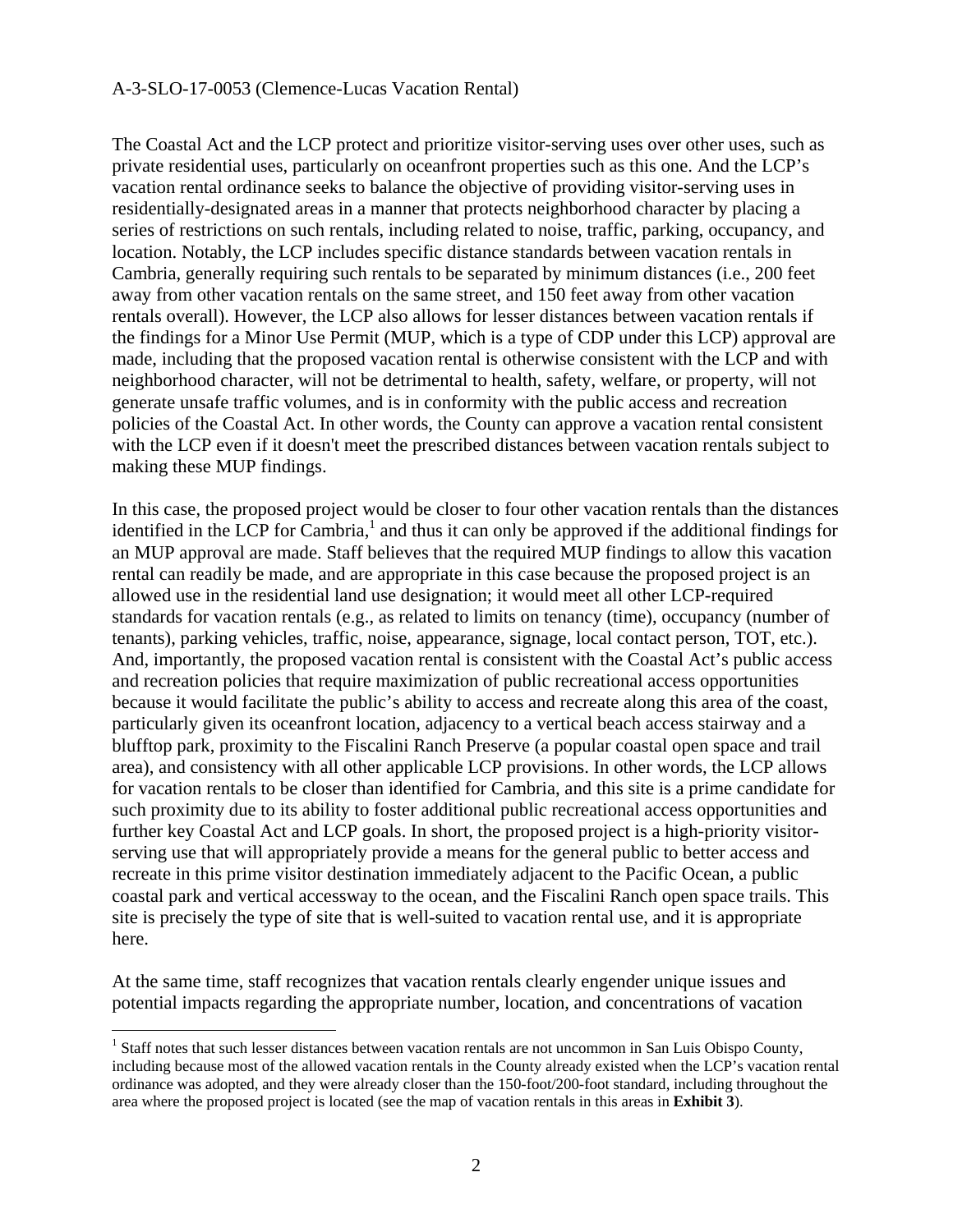rentals, and how vacation rentals may or may not adversely impact a community's residential and community character. The LCP's goals and vision for Cambria clearly include ensuring that its small-town character and residential nature as a beach community are appropriately protected. At the same time, the LCP specifically allows for vacation rentals, including because of the importance of providing visitor-serving uses in the coastal zone, particularly along oceanfront properties such as this project site, for which the Coastal Act and the LCP prioritize higher priority visitor-serving uses over lower-priority private residential uses. These two interests need not be inconsistent with one another, and staff believes that they are not in this case. The proposed project is allowing a particular existing single-family residence to be used as a vacation rental on the facts presented, and it is not a broader determination of whether vacation rentals generally may or may not be appropriate in residential land use categories and/or how they may or may not impact local residents on a community-wide scale. Those questions have already been settled in this case given that the LCP allows for vacation rentals in residential areas, including in closer proximity to one another if certain findings are made, and has standards for evaluating such rentals. And the proposed project includes requirements to address potential incompatibility issues through incorporation of the County's conditions, which should serve to adequately address any potential incompatibility problems in this case. Given that the LCP allows vacation rentals to be closer to each other when specific findings are made, which they can be here, and the proposed project description includes all other LCP-required standards and restrictions for vacation rentals, the project is consistent with the applicable LCP provisions regarding vacation rentals.

Therefore, as conditioned to require adherence to the LCP-required standards and restrictions for vacation rentals imposed by the County in its approval of the vacation rental (and which are now proposed as part of the project by the Applicant), and to indemnify the Commission against legal challenge, the proposed project can be found consistent with the requirements of the certified San Luis Obispo County LCP and the public access and recreation policies of the Coastal Act. The motion and resolution to approve the project subject to the staff recommendation are found on page 5 of this report.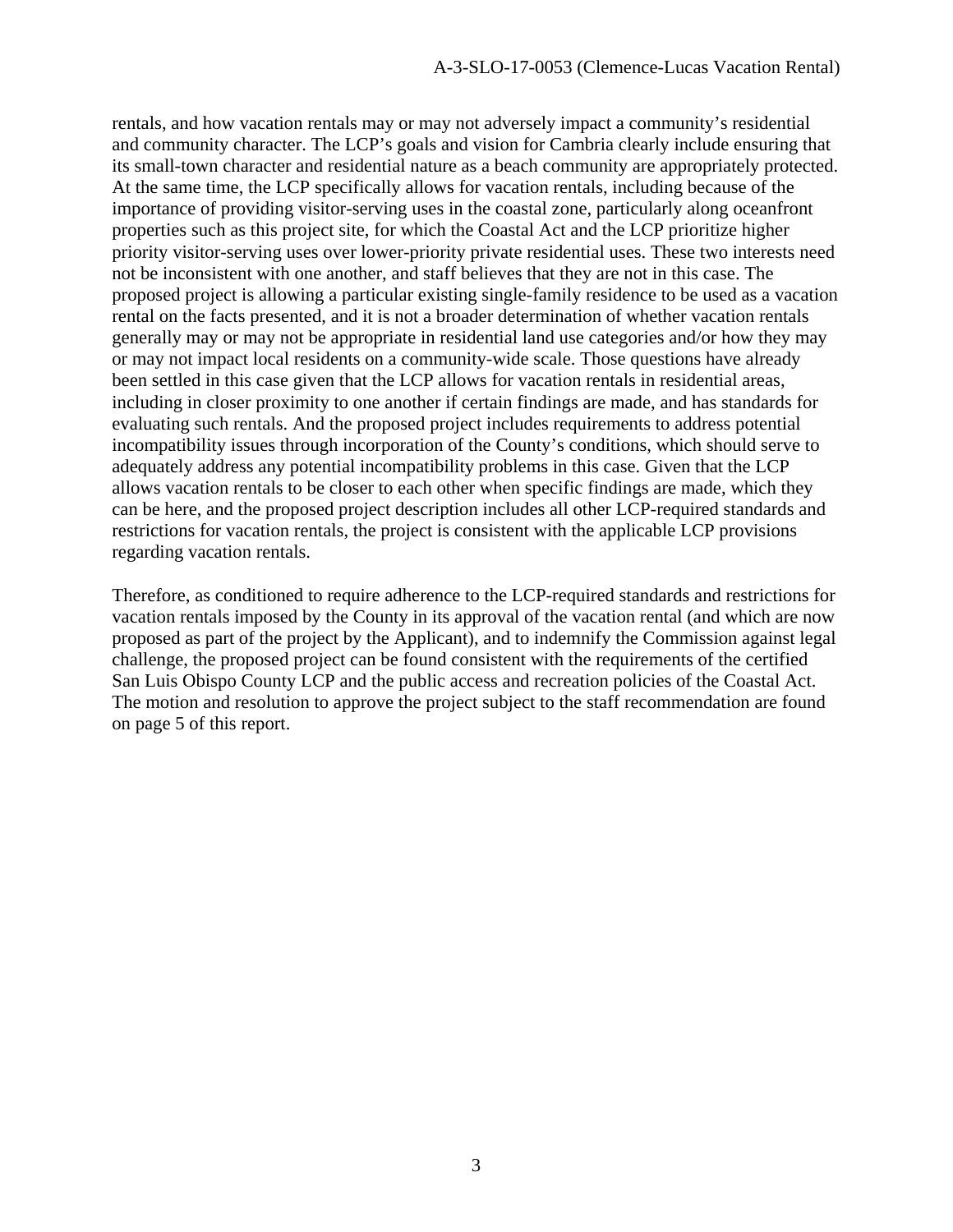# **TABLE OF CONTENTS**

# **APPENDICES**

Appendix A – Substantive File Documents Appendix B – Staff Contact with Agencies and Groups

# **EXHIBITS**

- Exhibit 1 Location Maps
- Exhibit 2 Site Photos
- Exhibit 3 Vacation Rental Location Map

Exhibit 4 – San Luis Obispo County MUP Conditions from County File No. DRC2016-00066

# **CORRESPONDENCE**

# **EX PARTE COMMUNICATION**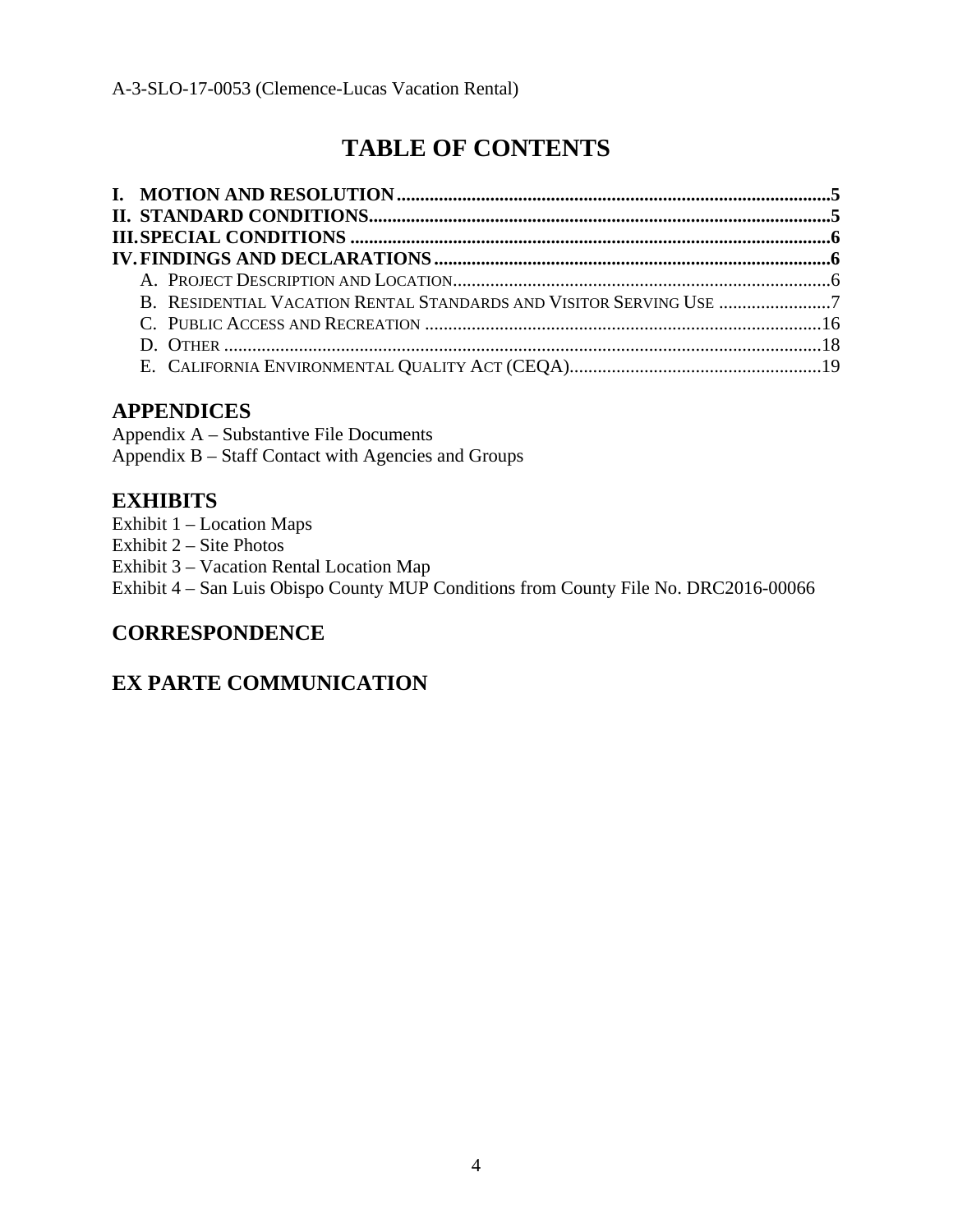# **I. MOTION AND RESOLUTION**

Staff recommends that the Commission, after public hearing, **approve** a CDP for the proposed development. To implement this recommendation, staff recommends a **YES** vote on the following motion. Passage of this motion will result in approval of the CDP as conditioned and adoption of the following resolution and findings. The motion passes only by affirmative vote of a majority of the Commissioners present.

*Motion: I move that the Commission approve Coastal Development Permit Number A-3- SLO-17-0053 pursuant to the staff recommendation, and I recommend a yes vote.* 

*Resolution to Approve CDP: The Commission hereby approves Coastal Development Permit Number A-3-SLO-17-0053 and adopts the findings set forth below on grounds that the development as conditioned will be in conformity with San Luis Obispo County Local Coastal Program policies and Coastal Act access and recreation policies. Approval of the permit complies with the California Environmental Quality Act because either 1) feasible mitigation measures and/or alternatives have been incorporated to substantially lessen any significant adverse effects of the development on the environment, or 2) there are no further feasible mitigation measures or alternatives that would substantially lessen any significant adverse impacts of the development on the environment.* 

# **II. STANDARD CONDITIONS**

This permit is granted subject to the following standard conditions:

- **1. Notice of Receipt and Acknowledgment.** The permit is not valid and development shall not commence until a copy of the permit, signed by the Permittees or authorized agent, acknowledging receipt of the permit and acceptance of the terms and conditions, is returned to the Commission office.
- **2. Expiration.** If development has not commenced, the permit will expire two years from the date on which the Commission voted on the application. Development shall be pursued in a diligent manner and completed in a reasonable period of time. Application for extension of the permit must be made prior to the expiration date.
- **3. Interpretation.** Any questions of intent or interpretation of any condition will be resolved by the Executive Director or the Commission.
- **4. Assignment.** The permit may be assigned to any qualified person, provided assignee files with the Commission an affidavit accepting all terms and conditions of the permit.
- **5. Terms and Conditions Run with the Land.** These terms and conditions shall be perpetual, and it is the intention of the Commission and the Permittees to bind all future owners and possessors of the subject property to the terms and conditions.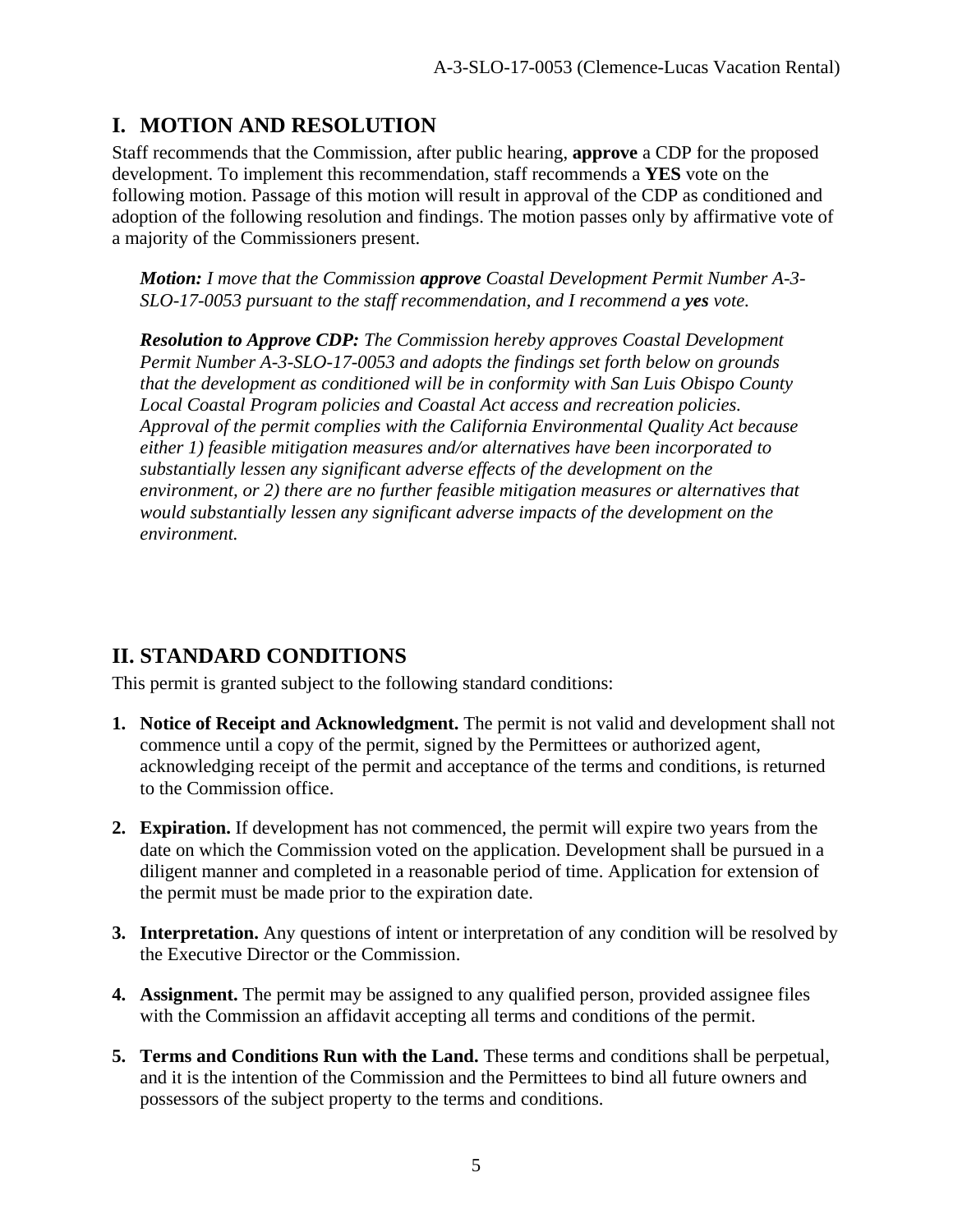# **III. SPECIAL CONDITIONS**

This permit is granted subject to the following special conditions:

- **1. Approved Project.** CDP A-3-SLO-17-0053 authorizes the use of an existing single-family residence as a vacation rental as described in Section IV.A. (Project Description and Location) of this report, including the incorporation of San Luis Obispo County Conditions 1 through 14 from County file number DRC2016-00066 (as shown in **Exhibit 4**). The Permittee shall ensure that use of the vacation rental is in accordance with this approved CDP. No changes to the approved use shall occur without a Commission-approved amendment to this CDP unless the Executive Director determines that no amendment is legally required.
- **2. Liability for Costs and Attorneys' Fees.** The Permittee shall reimburse the Coastal Commission in full for all Coastal Commission costs and attorneys' fees (including but not limited to such costs/fees that are: (1) charged by the Office of the Attorney General; and (2) required by a court) that the Coastal Commission incurs in connection with the defense of any action brought by a party other than the Permittee against the Coastal Commission, its officers, employees, agents, successors and assigns challenging the approval or issuance of this permit. The Permittee shall reimburse the Coastal Commission within 60 days of being informed by the Executive Director of the amount of such costs/fees. The Coastal Commission retains complete authority to conduct and direct the defense of any such action against the Coastal Commission, its officers, employees, agents, successors and assigns.

# **IV. FINDINGS AND DECLARATIONS**

The standard of review for the proposed coastal development permit (CDP) application is the San Luis Obispo County certified Local Coastal Program (LCP) and, because the project is located between the first public road and the sea, the public access and recreation policies of the Coastal Act.

# **A. PROJECT DESCRIPTION AND LOCATION**

 $\overline{a}$ 

The proposed project is use of an existing oceanfront two-bedroom, 2,477-square-foot singlefamily residence as a residential vacation rental and the use of said rental pursuant to the San Luis Obispo County Conditions 1 through 14 (County file DRC2016-00066, attached as **Exhibit 4)**. 2 These conditions include requirements for: no more than four individual tenancies per calendar month with no more than six occupants per tenancy; maintenance of the residential appearance and character of the site; no onsite advertising of the rental; traffic volume of no more than 10 vehicle trips per day; onsite (driveway or garage) parking only; compliance with

 $2^2$  A residential vacation rental is defined in LCP Coastal Zone Land Use Ordinance (or CZLUO, the LCP's Implementation Plan) Section 23.08.165 as "the use of an existing residence, or a new residential structure that has been constructed in conformance with all standards applicable to residential development, as a rental for transient use. This definition does not include the single tenancy rental of the entire residence for periods of thirty consecutive days or longer."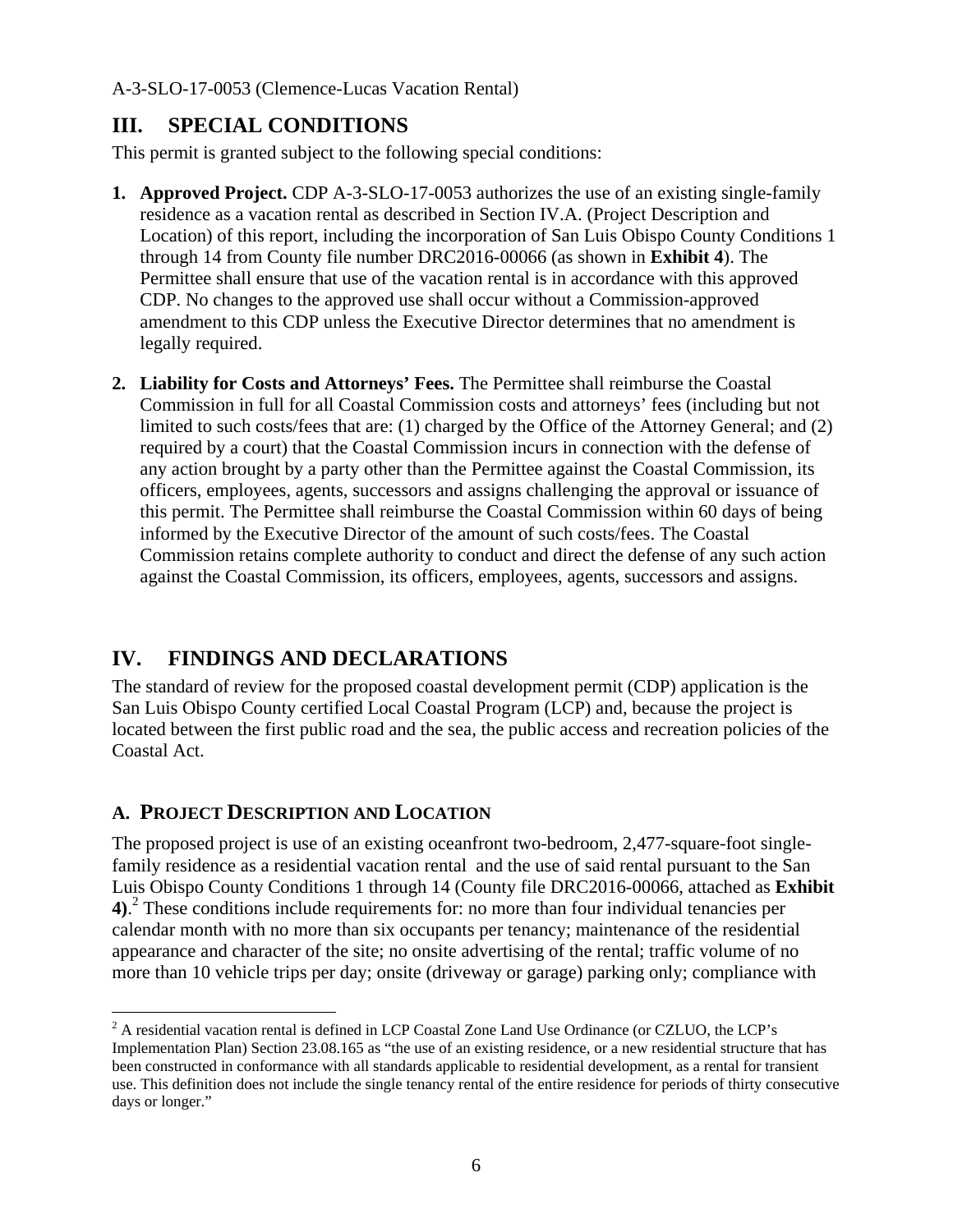County noise standards; designation of a local property manager or contact person who is available 24 hours per day to respond to neighborhood questions and concerns; payment of transient occupancy tax (or TOT); and recourse for violations of these conditions, including revocation of the Minor Use Permit (MUP) (which is a type of CDP).

The proposed vacation rental is located at 2701 Windsor Boulevard (APN 023-011-010) on the blufftop at the north end of the Marine Terrace neighborhood, or the West Lodge Hill area, in the unincorporated community of Cambria in San Luis Obispo County (see **Exhibit 1**). The residence is: immediately adjacent to an existing blufftop park and vertical beach access stairway at the terminus of Wedgewood Street/Sherwood Drive; approximately 100 feet from the entrance to the Fiscalini Ranch Preserve (Preserve); and across the street (Windsor Boulevard) from a Preserve's public parking area. The adjacent Preserve entrance provides direct access to the Bluff Trail, which is a popular public access amenity. The project site is located in the County's Residential Single-Family (RSF) land use category and is within the Urban Service Line (USL) of Cambria. Vacation rentals are allowed as a conditional use in the RSF land use category.

See **Exhibit 1** for a location map; see **Exhibit 2** for photographs of the site and surrounding area.

## **B. RESIDENTIAL VACATION RENTAL STANDARDS AND VISITOR SERVING USE**

The certified San Luis Obispo County LCP is comprised of the Coastal Zone Land Use Element (CZLUE) and the Coastal Zone Land Use Ordinance (CZLUO). The CZLUE is comprised of four parts: the Framework for Planning, the Coastal Plan Policies, the four area plans (Estero, North Coast, San Luis Bay, and South County), and the land use maps, and it constitutes the LCP's LUP. The CZLUO is the LCP's Implementation Plan (IP), and it includes a chapter on residential vacation rentals that includes various standards that they must meet, including requirements for, among other things, tenancy, appearance, signage, parking, noise, and distances to other vacation rentals. The specific distance requirements may be modified with an MUP. The MUP provisions include required findings for approval that are the same as those required for a Development Plan.<sup>3</sup> The applicable LCP requirements state:

*CZLUO 23.08.165 - Residential Vacation Rentals: The Residential Vacation Rental is the use of an existing residence, or a new residential structure that has been constructed in conformance with all standards applicable to residential development, as a rental for transient use. This definition does not include the single tenancy rental of the entire*  residence for periods of thirty consecutive days or longer. Rental of a residence shall not *exceed four individual tenancies per calendar month as defined in Subsection d. The use of residential property as a vacation rental within the Cambria and Cayucos and Avila Beach urban reserve lines shall comply with the following standards:* 

*a. Purpose. The purpose of this section is to establish a set of regulations applicable to residential vacation rentals. These regulations are in addition to all other provisions of this Title. In the adoption of these standards the Board of Supervisors find that residential vacation rentals have the potential to be incompatible with surrounding residential uses, especially when several are concentrated in the same area, thereby* 

 $\overline{a}$  $3$  In the SLO County LCP, Minor Use Permits (or MUPs) and Development Plans are types of CDPs.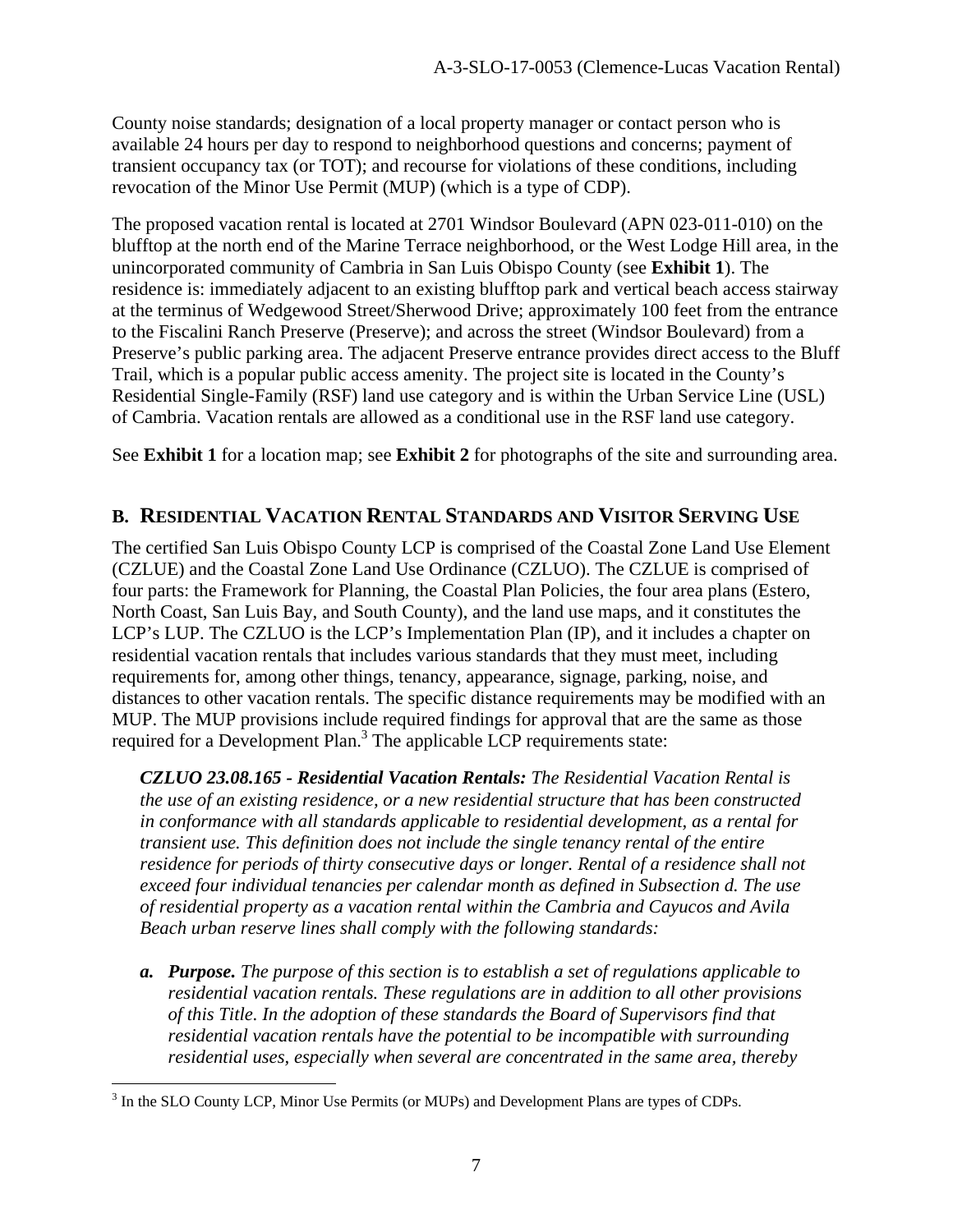*having the potential for a deleterious effect on the adjacent full time residents. Special regulation of residential vacation rentals is necessary to ensure that they will be compatible with surrounding residential uses and will not act to harm and alter the neighborhoods they are located within.* 

*b. Permit requirements. Zoning Clearance, Business License and Transient Occupancy Tax Registration is required for each residential vacation rental. Where water or sewage disposal is provided by a community system, evidence shall be submitted with the application for a Zoning Clearance to show that the service provider(s) has been informed of the proposed use of the property as a vacation rental, and has confirmed that there is adequate service capacity available to accommodate this use.* 

#### *c. Location.*

- *(1) Cambria. Within all residential land use categories, no residential vacation rental shall be located within (1) 200 linear feet of a parcel on the same side of the street as the vacation rental; (2) 200 linear feet of the parcel on the opposite side of the street from the vacation rental; and (3) 150 foot radius around the vacation rental. These same distances apply to other types of visitor-serving accommodation (i.e. Bed and Breakfast or Homestay.) Distances shall be measured from the closest property line of the existing residential vacation rental unit, and/or other visitor-serving accommodation, to the closest property line of the property containing the proposed residential vacation rental unit. This location standard can be modified through Minor Use Permit approval when a Development Plan is not otherwise required. (emphasis added) …*
- *d. Vacation rental tenancy. Rental of a residence shall not exceed four individual tenancies per calendar month. The first day of each tenancy determines the month assigned to that tenancy. No additional occupancy of the residence (with the exception of the property owner and private non-paying guests) shall occur. A residential vacation rental shall only be used for the purposes of occupancy as a vacation rental or as a full time occupied unit. No other use (i.e.: home occupation, temporary event, homestay) shall be allowed on the site.*
- *e. Number of occupants allowed. The maximum number of occupants allowed in an individual residential vacation rental shall not exceed the number of occupants that can be accommodated consistent with the on-site parking requirement set forth in subsection i hereof, and shall not exceed two persons per bedroom plus two additional persons. The Zoning Clearance shall specify the maximum number of occupants allowed in each individual vacation rental.*
- *f. Appearance, visibility and location. The residential vacation rental shall not change the residential character of the outside appearance of the building, either by the use of colors, materials, lighting, or by the construction of accessory structures or garages visible from off-site and not of the same architectural character as the*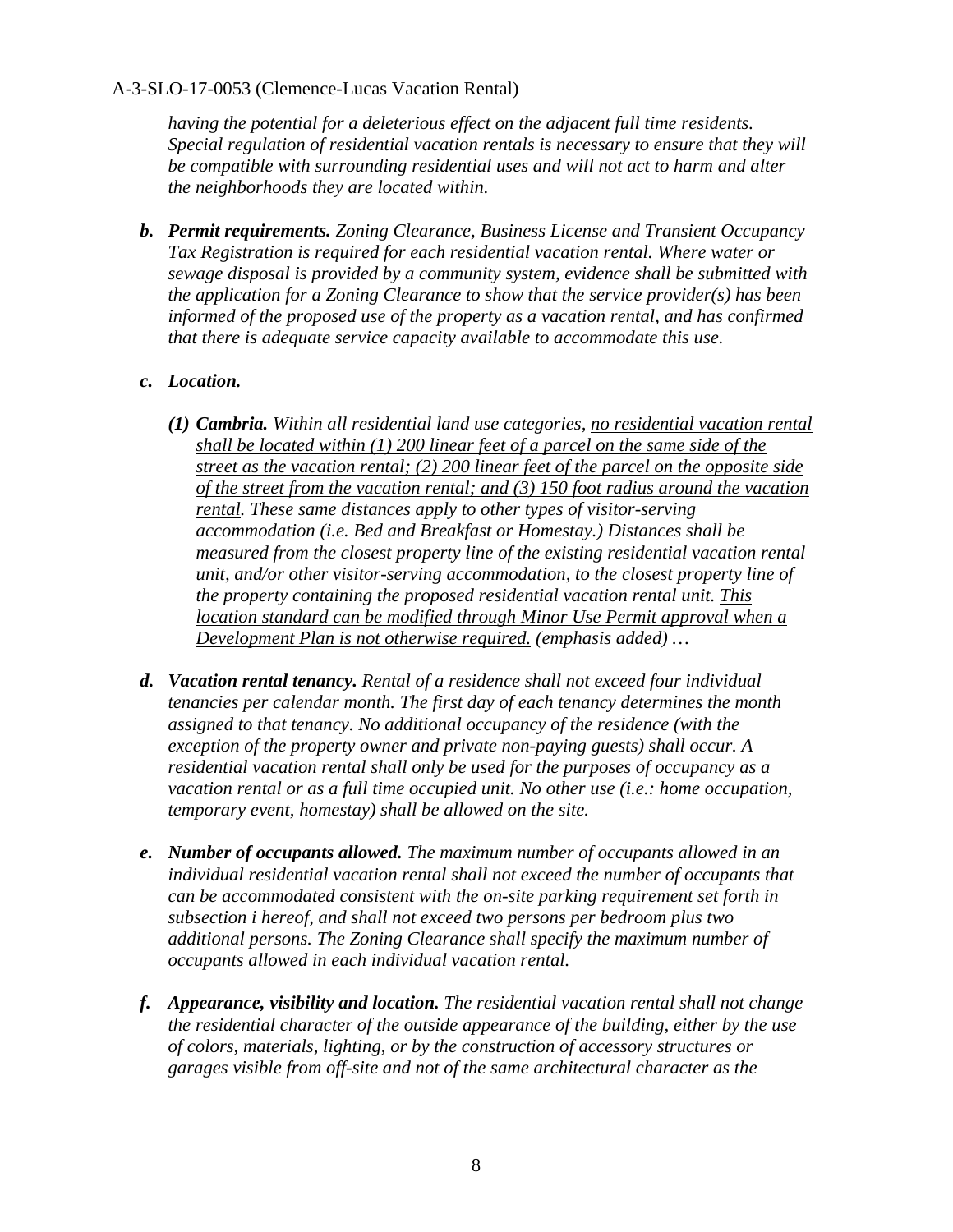*residence; or by the emission of noise, glare, flashing lights, vibrations or odors not commonly experienced in residential areas.* 

- *g. Signs. Availability of the rental unit to the public shall not be advertised on site.*
- *h. Traffic. Vehicles used and traffic generated by the residential vacation rental shall not exceed the type of vehicles or traffic volume normally generated by a home occupied by a full time resident in a residential neighborhood. For purposes of this section, normal residential traffic volume means up to 10 trips per day.*
- *i. On-site parking required. All parking associated with a Residential Vacation Rental shall be entirely on-site, in the garage, driveway or otherwise out of the roadway, in accordance with subsection e., above. Tenants of Residential Vacation Rentals shall not use on-street parking at any time.*
- *j. Noise. All residential vacation rentals shall comply with the standards of Section 23.06.040 et seq. (Noise Standards). No residential vacation rental is to involve onsite use of equipment requiring more than standard household electrical current at 110 or 220 volts or that produces noise, dust, odor or vibration detrimental to occupants of adjoining dwellings. In addition, property owners and/or property managers shall insure that the occupants of the residential vacation rental do not create loud or unreasonable noise that disturbs others and is not in keeping with the character of the surrounding neighborhood. Loud and unreasonable noise shall be evaluated through field observations by a County Sheriff, County Code Enforcement or other official personnel, based upon a threshold of noise disturbance related to the residential vacation rental use that is audible from a distance of 50 feet from the property lines of the rental property.*
- *k. Local contact person. All residential vacation rentals shall designate a local property manager. The local property manager shall be available 24 hours a day to respond to tenant and neighborhood questions or concerns. Where a property owner lives within the same urban or village area as the residential vacation rental, the property owner may designate themselves as the local contact person. All the requirements enumerated in this section shall continue to apply.* 
	- *(1) A notice shall be submitted to the Department of Planning and Building, the local Sheriff Substation, the main county Sheriff's Office; the local fire agency and supplied to the property owners within a 200 foot radius of the proposed residential vacation rental site. Distances shall be measured as a radius from the exterior property lines of the property containing the residential vacation rental unit. This notice shall state the property owner's intention to establish a residential vacation rental and shall include the name, address and phone number of the local contact person and the standards for noise, parking and maximum number of occupants. A copy of the notice, a form certifying that the notice has been sent and a list of the property owners notified shall be supplied to the Planning and Building Department at the time of application for the Zoning*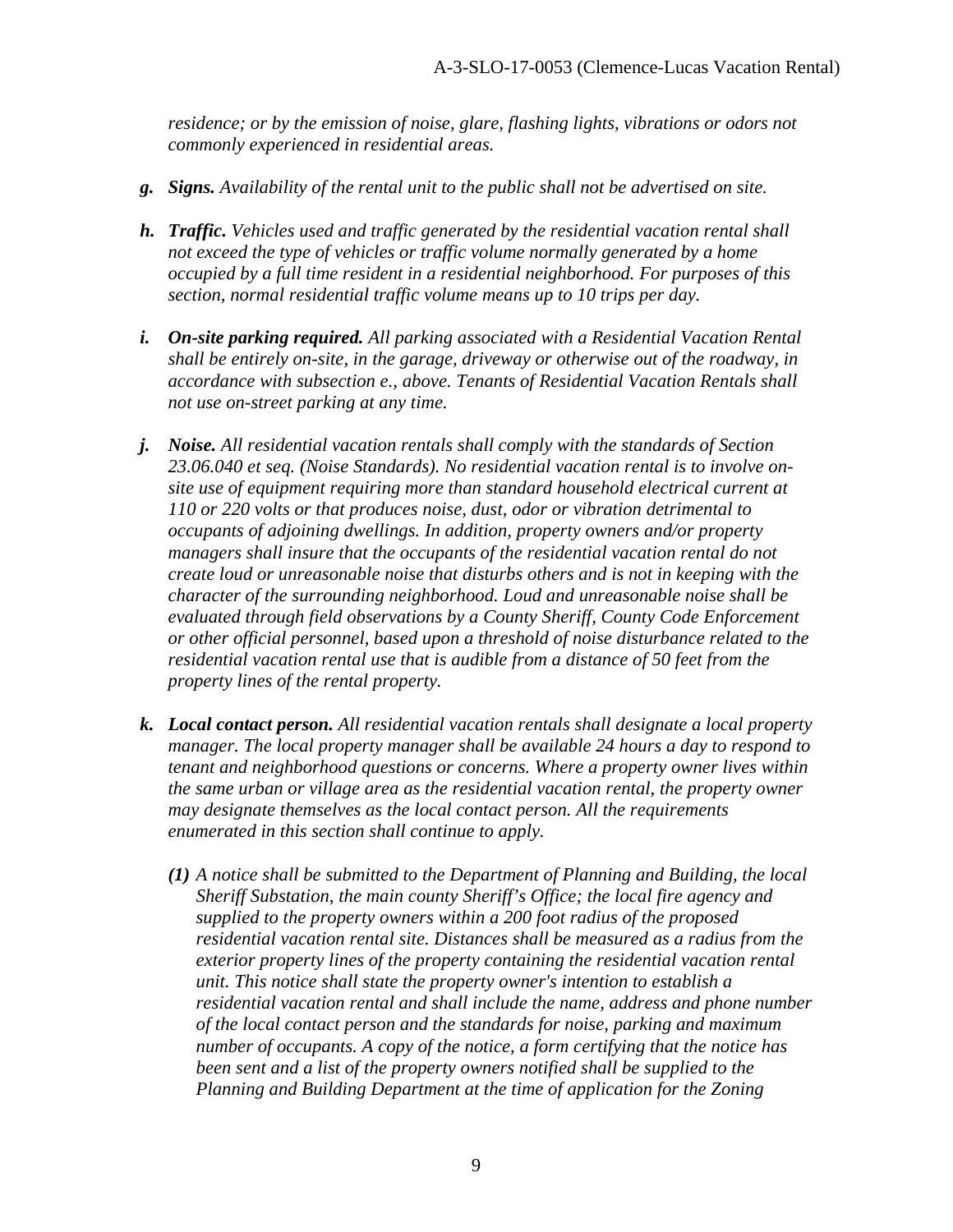*Clearance, Business License and Transient Occupancy Tax Certificate for the residential vacation rental.* 

- *(2) The name, address and telephone number(s) of the local contact person shall be permanently posted in the rental unit in a prominent location(s). Any change in the local contact person's address or telephone number shall be promptly furnished to the agencies and neighboring property owners as specified in this subsection. In addition, the standards for parking, maximum occupancy and noise shall be posted inside the residential vacation rental unit and shall be incorporated as an addendum to the vacation rental contracts.*
- *l. Transient Occupancy Tax. Each residential vacation rental unit shall meet the regulations and standards set forth in Chapter 3.08 of the County Code, including any required payment of transient occupancy tax for each residential vacation rental unit. The Transient Occupancy Tax Certificate number shall be included in all advertising for the residential vacation rental.*
- *m. Effect on existing residential vacation rentals. If a Business License issued for a residential vacation rental, expires pursuant to Tide 6 of the County Code, a new Zoning Clearance and Business License shall be required and shall be subject to all standards as set forth in this Section.*
- *n. Complaints. Complaints about possible violations of these standards should first be directed to the local contact person. If the local contact person is unavailable or fails to respond, the complaining party should contact the County Sheriff s Department (Dispatch). Sheriff Dispatch will attempt to reach the local contact person. If Sheriff Dispatch is unable to reach the local contact person because the contact person is not available or because current contact information has not been provided to the Sheriffs Department, the Sheriffs Department shall inform County Code Enforcement staff. During normal business hours, complaints may also be submitted to County Code Enforcement staff. County staff will attempt to reach the contact person or will visit the property as appropriate. Complaints about alleged violations shall be documented by a County Code Enforcement Officer. County staff shall prepare a written report which describes the nature of the violation, when it occurred and how it came to the attention of County officials. In some cases, a report may also be written by the Sheriff's deputy responding to the complaint.*
- *o. Violation vacation rental. It is unlawful for any person to use or allow the use of property in violation of the provisions of this section. The penalties (including fines) and process for addressing a violation of this section are set forth in Chapter 23.10 of this Title (Enforcement). Additional penalties for violation of this section may include revocation of the Zoning Clearance and Business License. Violations that will cause the processing of Zoning Clearance revocation include:* 
	- *(1) Failure to notify County staff when the contact person, or contact information, changes.*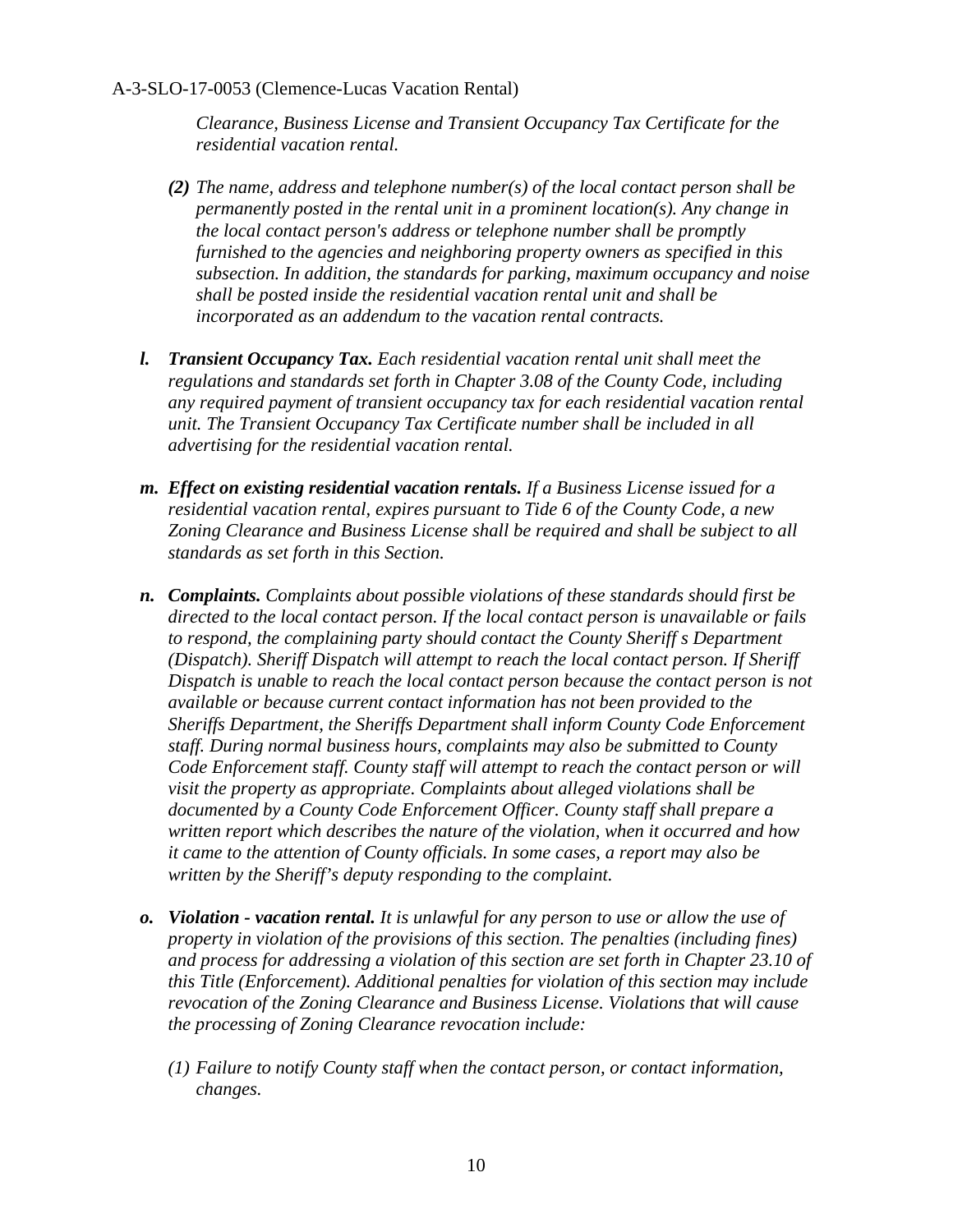- *(2) Violation of the residential vacation rental tenancy standards as set forth in Subsection d.*
- *(3) Violation of the residential vacation rental maximum occupancy, parking and noise requirements as set forth in Subsections e, i and j.*
- *(4) The inability of County staff or the Sheriff's Dispatch to reach a contact person.*
- *(5) Failure of the local contact person, or property owner, to respond the complaint. Three verified violations of Subsection o, as determined by a County Planning and Building staff person, within any consecutive six month period, shall be grounds for revocation of the Zoning Clearance. Signed affidavits by members of the community may be used to verify violations. Revocation of the Zoning Clearance shall follow the same procedure used for land use permit revocation as set forth in Section 23.10.160 of the Coastal Zone Land Use Ordinance. The Director of Planning and Building will hold the initial revocation hearing.*

*CZLUO 23.02.033(c)(1) – Minor Use Permit approval or disapproval; Criteria for approval: A Minor Use Permit shall be approved only where the proposed use satisfies all applicable provisions of this title, including but not limited to the findings in Section 23.02.034c.* 

*CZLUO 23.02.034(c) – Development Plan approval or disapproval; Required findings: The Review Authority shall not approve or conditionally approve a Development Plan unless it first finds that:* 

- *(i) The proposed project or use is consistent with the Local Coastal Program and the Land Use Element of the general plan; and*
- *(ii) The proposed project or use satisfies all applicable provisions of this title; and*
- *(iii)The establishment and subsequent operation or conduct of the use will not, because of the circumstances and conditions applied in the particular case, be detrimental to the health, safety or welfare of the general public or persons residing or working in the neighborhood of the use, or be detrimental or injurious to property or improvements in the vicinity of the use; and*
- *(iv) The proposed project or use will not be inconsistent with the character of the immediate neighborhood or contrary to its orderly development; and*
- *(v) The proposed use or project will not generate a volume of traffic beyond the safe capacity of all roads providing access to the project, either existing or to be improved with the project.*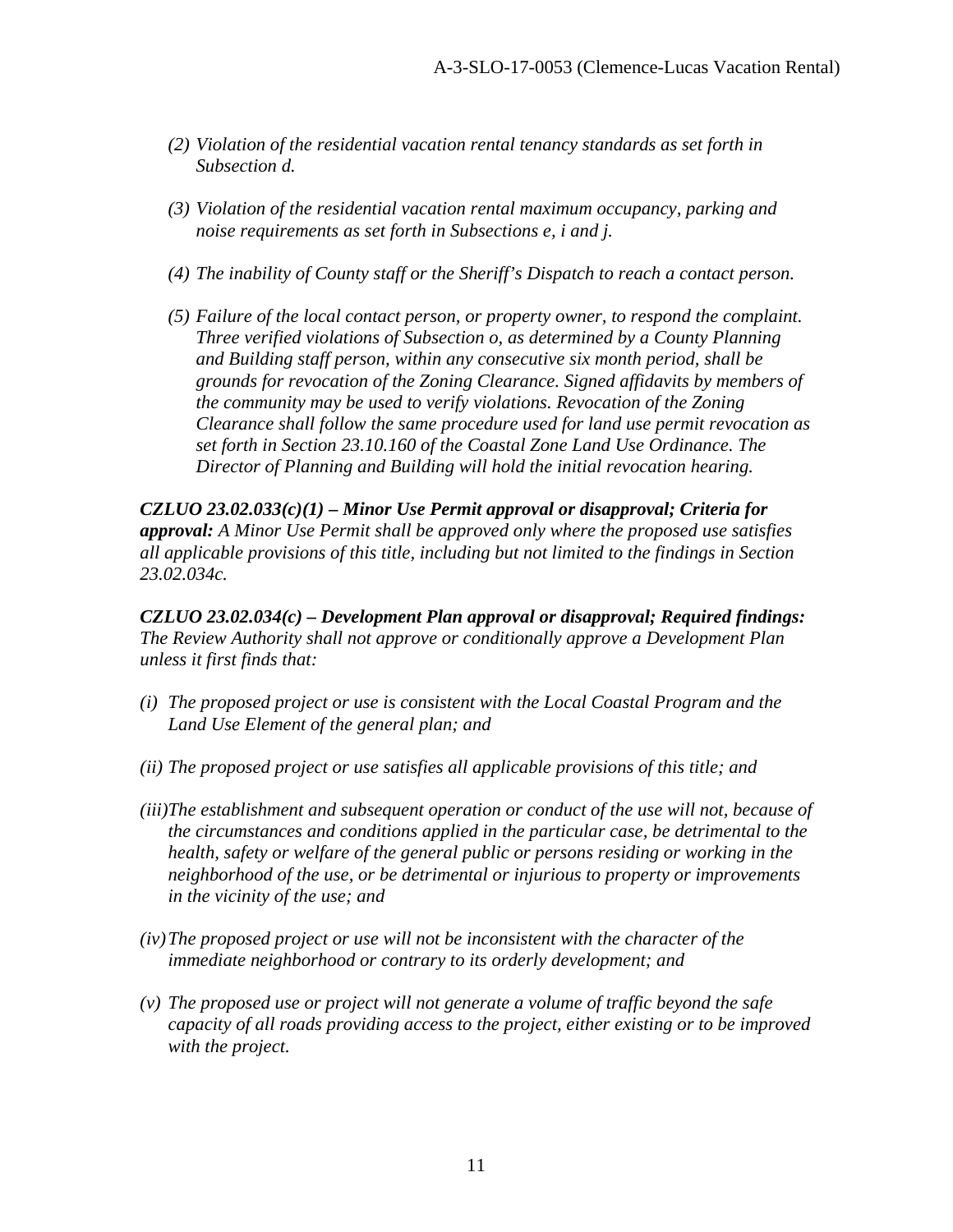- *(vi) The proposed use or land division (if located between the first public road and the sea or the shoreline of any body of water), is in conformity with the public access and recreation policies of Chapter 3 of the California Coastal Act.*
- *(vii)Any additional findings required by planning area standards (Part II of the Land Use Element), combining designation (Chapter 23.07), or special use (Chapter 23.08).*

The certified LCP also contains policies that protect and encourage, and give certain priorities to, visitor-serving accommodations in the Coastal Zone, including:

*LCP Coastal Plan Recreation and Visitor-Serving Facilities Policy 1. Recreation Opportunities. Coastal recreational and visitor-serving facilities, especially lower-cost facilities, shall be protected, encouraged and where feasible provided by both public and private means. …* 

*LCP Coastal Plan Recreation and Visitor-Serving Facilities Policy 2. Priority for Visitor Serving Facilities. Recreational development and commercial visitor-serving facilities shall have priority over non-coastal dependent use, but not over agriculture or coastal dependent industry in accordance with PRC 30222. All uses shall be consistent with protection of significant coastal resources. The Land Use Plan shall incorporate provisions for areas appropriate for visitor-serving facilities that are adequate for foreseeable demand.* 

#### **Analysis**

LCP Coastal Plan Recreation and Visitor-Serving Facilities Policies 1 and 2 encourage and protect visitor-serving facilities, and state that visitor-serving facilities shall be prioritized over non-coastal dependent use such as private residential use. The purpose of the County's vacation rental ordinance is to provide for Coastal Act and LCP priority visitor-serving facilities and uses, particularly adjacent to the coast, but also in a manner that ensures vacation rentals "will not act to harm and alter the neighborhoods they are located within" or have a "deleterious effect on the adjacent full time residents" (CZLUO Section 23.08.165(a)). As described in CZLUO Section 23.08.165(a), the LCP recognizes that "residential vacation rentals have the potential to be incompatible with surrounding residential uses" and that because of this potential "special regulation of these uses is necessary to ensure that they will be compatible with surrounding residential uses." This section also recognizes that high concentrations of vacation rentals in the same geographic area have the potential to cause incompatibility. As such, the LCP's vacation rental ordinance seeks to balance the objectives of providing visitor-serving uses in a manner that protects residential community character by including numerous standards and restrictions on such rentals, including on noise, traffic, occupancy, and location.

In addition to limits on tenancy (time), occupancy (number of tenants), vehicles and traffic, noise, appearance, and signage that serve to address community character and neighborhood compatibility concerns, the LCP also identifies locational standards for vacation rentals for the prime visitor destinations of Cambria, Cayucos, and Avila Beach. Specifically for Cambria, the LCP indicates that vacation rentals are to be located 200 feet away from other vacation rentals on the same street, and 150 feet away from other vacation rentals overall (CZLUO Section  $23.08.165(c)(1)$ ). The LCP also allows for vacation rentals to be closer together in those areas if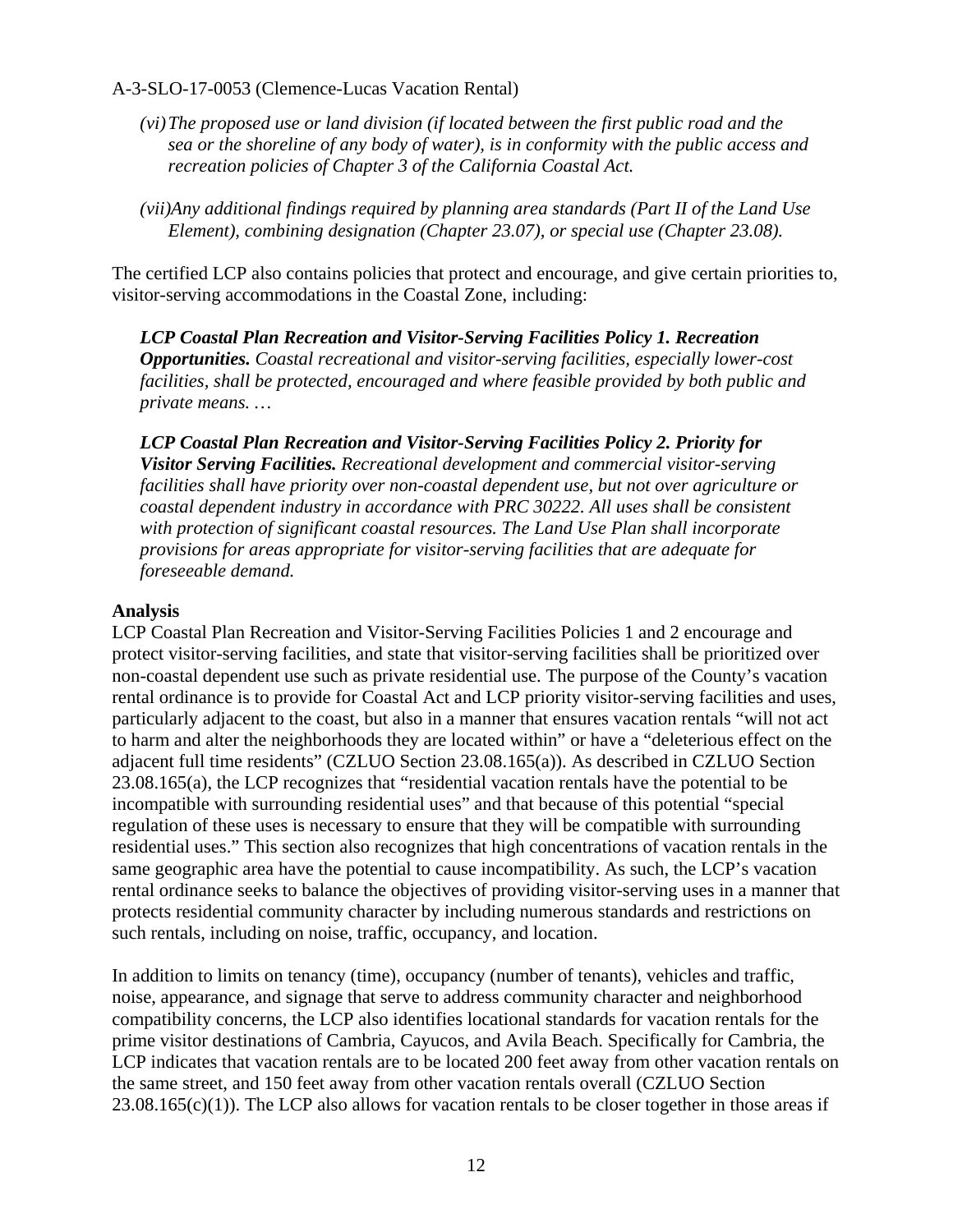allowed through a MUP approval when a development plan is not otherwise required, as is the case here.<sup>4</sup>

The LCP does not elaborate on what, if any, specific considerations must be made to allow vacation rentals to be closer together than identified other than to reference to the MUP approval findings themselves. CZLUO Section 23.02.033(c)(1) provides the criteria for approval of MUPs, stating that MUPs shall be approved only where the proposed use satisfies all applicable provisions of the title, including but not limited to the findings for Development Plans in CZLUO Section 23.02.034(c) (even if no Development Plan is required for the project). That section requires the decision-making body to make the following seven approval findings: that the project or use: (1) is consistent with the LCP; (2) satisfies all applicable provisions of the CZLUO; (3) will not be detrimental to the health, safety, or welfare of the public or nearby workers or residents, or be detrimental to nearby property or improvements; (4) will not be inconsistent with the character of the immediate neighborhood or contrary to its orderly development; (5) will not generate unsafe traffic volumes; (6) is in conformity with the public access and recreation policies of Chapter 3 of the Coastal Act if seaward of the first public road (as is the case here); and (7) any additional findings required by planning area standards, combining designation, or special use (none of which are applicable here).

Importantly, the LCP does not allow for modifications to any other parts of the vacation rental ordinance, only to the locational standards. In other words, the MUP findings process was identified only for allowing vacation rentals to be closer together than the identified distances, and it cannot be used to change any of the other vacation rental requirements designed to address potential incompatibility issues (e.g., related to occupancy, parking, noise, use, local contact persons, TOT, etc.). All of those other standards cannot be changed and must be met for all vacation rentals in all cases, and the LCP ordinance was not constructed to allow changes to them, but the LCP does explicitly allow for changes to the distances between vacation rentals. Whether that is considered a good or a bad idea by some, that is how the LCP was drafted and certified, and thus property owners are fairly seeking to comply with the LCP as drafted when they propose vacation rentals that are closer than the 150-foot/200-foot distance, as is the case here.

The proposed vacation rental in this case would be located within a 150-foot radius of four existing vacation rentals located at the following addresses: 2757 Windsor Boulevard (which is also on the same side of the street and less than 200 feet from the proposed project), 306 Wedgewood Street, and 2675 and 2698 Sherwood Drive) (see **Exhibit 3**).<sup>5</sup> As such, the proposed vacation rental is closer than the distance identified by the LCP for nearby vacation rentals in

 $\overline{a}$ 

<sup>&</sup>lt;sup>4</sup> In this case, a Development Plan type of CDP is not required because the project does not constitute a "significant land use proposal" (pursuant to CZLUO Section 23.02.034) that would necessitate Development Plan approval. A MUP, which is required by CZLUO Section 23.02.033 "to satisfy the notice and public hearing requirements established by the California Coastal Act for Plot Plans and other appealable land use permits…" is the appropriate LCP CDP type for this proposal.

<sup>&</sup>lt;sup>5</sup> Such lesser distances between vacation rentals are not uncommon in San Luis Obispo County, including because most of the allowed vacation rentals in the County already existed when the LCP's vacation rental ordinance was adopted, and they were already closer than the 150-foot/200-foot standard, including throughout the area where the proposed project is located (see **Exhibit 3**).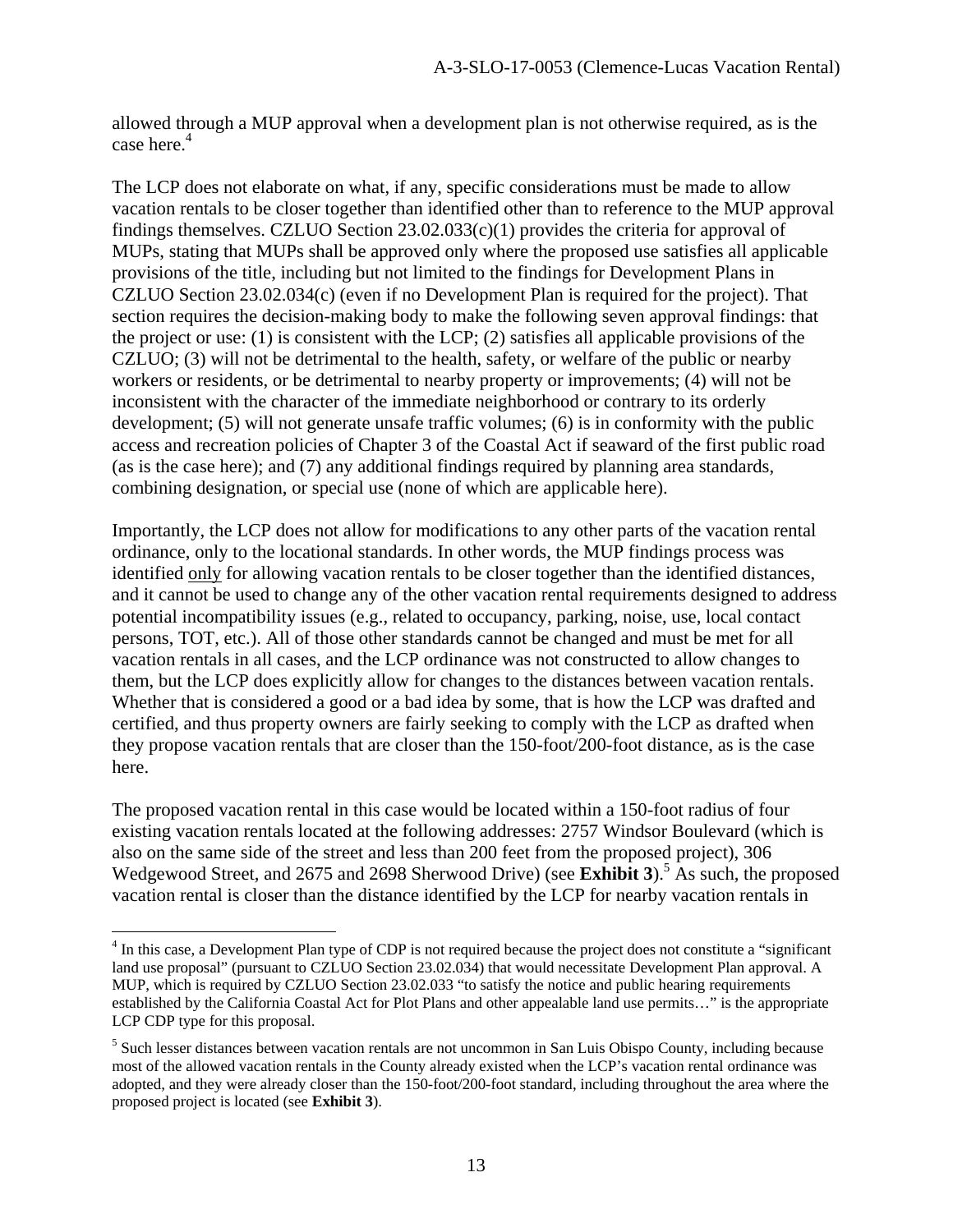Cambria. Accordingly, it can only be approved if the additional seven approval findings (as described above) are made. In this case, such findings are appropriately made to allow a vacation rental as proposed.

For the first two findings, the decision-making body is required to find the project or use consistent with the LCP (including the LUP and CZLUO). The proposed use of the residence for short-term residential vacation rental on a residentially-zoned parcel in a residentially-zoned neighborhood would be consistent with the LCP, which allows for this use. And the LCP allows for vacation rentals to be located in closer proximity when these findings can be made, and thus the proposed project satisfies the first two required findings.

Regarding the third finding, the proposed project would allow for rental of a two-bedroom 2,477 square-foot single-family residence in an existing residential neighborhood for no more than four individual tenancies per calendar month and not exceeding six persons total per tenancy. As proposed, and consistent with LCP requirements for vacation rentals, the residential character of the outside appearance of the building (either by the use of colors, materials, lighting, or the emission of noise, glare, flashing lights, odors, etc. not commonly experienced in residential areas) would remain unchanged and consistent with the residential character of the neighborhood. In addition, as proposed, no onsite advertising would be located on the property; the traffic generated would not exceed the type of vehicles and volume normally generated by a home occupied by a full-time resident in a residential neighborhood; and all parking will be entirely onsite, in the garage or driveway. Finally, as proposed, the vacation rental would comply with the County's noise standards and would not be allowed to generate loud or unreasonable noise that disturbs others, and thus would be in character of the surrounding neighborhood. As such, the use of this existing residence as a vacation rental would not be detrimental to the health, safety or welfare of the public or persons residing in the neighborhood, or to property in the vicinity. The residence would not be used for other uses (e.g., general commercial, manufacturing, industrial, etc.) that would have the potential to be detrimental to the health, safety, and welfare of others in an established residential neighborhood. Thus, the proposed project satisfies the third required finding as well.

Similarly, as required by the fourth finding, the short-term rental of the property would not be inconsistent with the character of the immediate neighborhood, which is entirely residential other than the nearby Fiscalini Ranch Preserve. Although various tenants would come and go to the residence, it would serve as a place to sleep, eat, and reside, just like any other residence in the neighborhood, albeit on a short-term basis for visitors. As such, and including because of the conditions included with the project, the project and its use would not be inconsistent with the character of the neighborhood or contrary to its orderly development. Thus, the proposed project satisfies the fourth required finding as well.

Regarding the fifth finding, because the tenancy would be limited to six persons, the rental would not generate a traffic volume beyond the safe capacity of roads providing access to the site because this amount of people is no greater than what could and would otherwise be accommodated in this single-family residence on a long-term basis. The incorporated County conditions also limit traffic volume to no more than 10 vehicle trips per day. Furthermore, all vehicles associated with the rental will be parked onsite. The existing driveway and garage can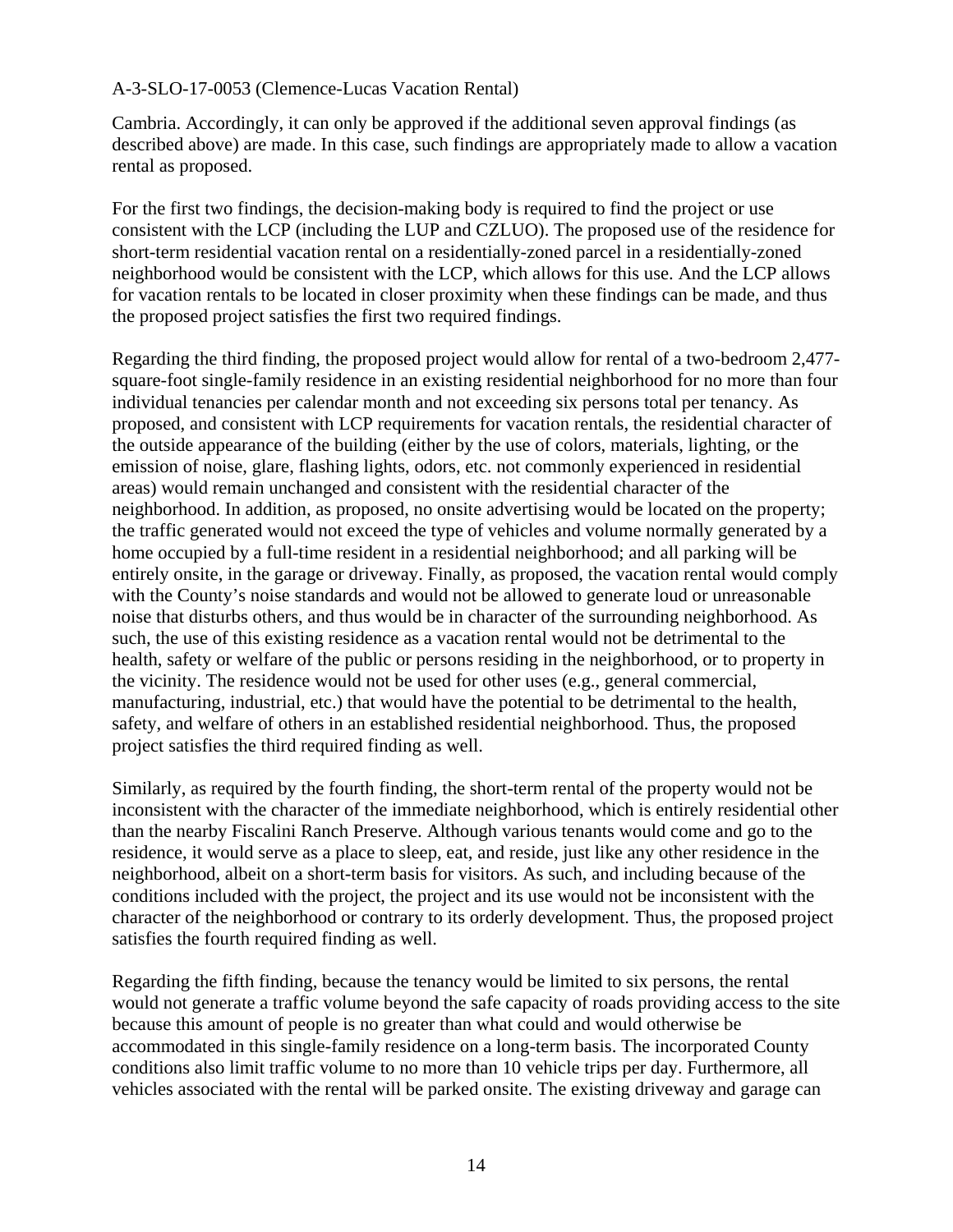support up to at least six vehicles. Such an amount is not inconsistent with residential use and would not generate traffic beyond the safe capacity of roads in the area. As such, the proposed project also satisfies the fifth required finding.

The sixth finding requires the decision-making body to find that the proposed use is in conformity with the public access and recreation policies of Chapter 3 of the Coastal Act because it is located seaward of the first through public road. The proposed project is a visitor-serving use in a prime public recreational access destination, and it would provide a new overnight visitorserving accommodation that would facilitate the public's ability to access this area of the coast, consistent with the public access and recreation policies of Chapter 3, including those that require development to maximize public recreational access opportunities. The proposed project is a higher priority use under both the Coastal Act and the LCP than is a residential use, and it will increase public recreational access opportunities as directed by the Act. The proposed project satisfies the sixth required finding.

Finally, the seventh finding requires that the decision-making body must make any additional findings required by planning area standards (Part II of the Land Use Element, which includes the LCP's area plans), combining designations (CZLUO Chapter 23.07), or special uses (CZLUO Chapter 23.08). On the first point, Cambria is located within the boundaries of the North Coast Area Plan, which includes requirements for various things associated with residential use in Cambria, such as Monterey pine forest protection, water supply restrictions, and design standards. However, there are no additional findings required under the North Coast Area Plan applicable to this project. On the second point, the project site is within the following combining designations: archaeologically sensitive area, coastal appealable zone, flood hazard, geologic study area, local coastal plan, and sensitive resource area. However, the applicable restrictions and potential findings that adhere attach to initial development and use of the existing residence, and not to the proposed use of the residence as a vacation rental. And finally, the only section in CZLUO Chapter 23.08 on special uses that is applicable to this project is Section 23.08.165, which applies to residential vacation rentals and is the very section that is used in the analysis here. No additional special use findings apply to the proposed project. Thus, the proposed project satisfies the seventh required finding.

Thus, all of the findings necessary to allow a vacation rental at this location, including in relation to its distance to nearby vacation rentals, are appropriately made in this case. Although some may argue that the LCP should be changed to more explicitly and quantitatively address where vacation rentals are allowably located, and the Commission is sympathetic to that issue, the LCP currently allows for vacation rentals such as this to be located as is proposed when the above findings are made. The proposed project is a high priority visitor-serving use that will appropriately provide a means for the general public to better access and recreate in this prime visitor destination immediately adjacent to the Pacific Ocean, a public coastal park and vertical accessway to the ocean, and the Fiscalini Ranch Preserve open space trails. This site is precisely the type of site that is well suited to vacation rental use, and it is appropriate here.

In conclusion, the Commission recognizes that vacation rentals engender unique issues and potential impacts regarding the appropriate number, location, and concentrations of vacation rentals, and how vacation rentals may or may not adversely impact a community's residential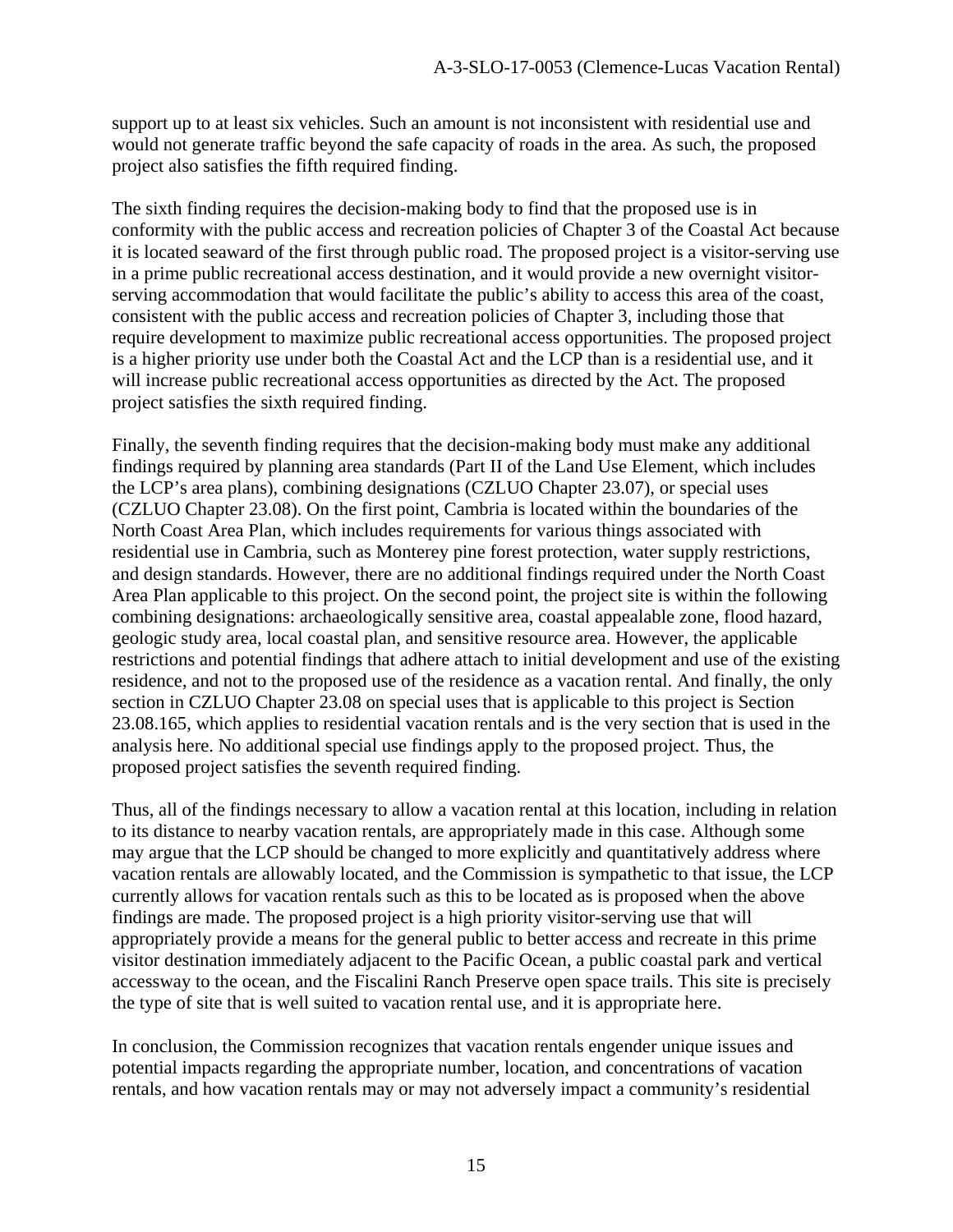and community character. It is also recognized that the LCP's goals and vision for Cambria clearly include ensuring that its small-town character and residential nature as a beach community are appropriately protected. At the same time, the LCP specifically allows for vacation rentals, including because of the importance of providing visitor-serving uses in the coastal zone, particularly along oceanfront properties such as this project site, which both the Coastal Act and the LCP prioritize for higher-priority visitor-serving uses over lower-priority private residential uses. The proposed project is allowing a particular existing single-family residence to be used as a vacation rental, and it is not a broader determination of whether vacation rentals generally may or may not be appropriate in residential land use categories nor how they may or may not impact local residents on a community-wide scale. Those questions have already been settled in this case as the LCP allows for vacation rentals, including in closer proximity to one another if certain findings are made. And the proposed project includes requirements to address potential incompatibility issues through incorporation of the County's conditions, which should serve to adequately address any potential problems in this case. As such, the project is consistent with the applicable LCP provisions. **Special Condition 1** requires adherence to the LCP-required standards and restrictions that were imposed by the County in its approval of the rental and that are proposed by the Applicant for this CDP.

## **C. PUBLIC ACCESS AND RECREATION**

Coastal Act Section 30604(c) requires that every CDP issued for any development between the nearest public road and the sea "shall include a specific finding that the development is in conformity with the public access and public recreation policies of [Coastal Act] Chapter 3." The proposed project is located seaward of the first through public road (Windsor Boulevard). The following cited Coastal Act sections are applicable to the project.

*Section 30210: In carrying out the requirement of Section 4 of Article X of the California Constitution, maximum access, which shall be conspicuously posted, and recreational opportunities shall be provided for all the people consistent with public safety needs and the need to protect public rights, rights of private property owners, and natural resource areas from overuse.* 

*Section 30211: Development shall not interfere with the public's right of access to the sea where acquired through use or legislative authorization, including, but not limited to, the use of dry sand and rocky coastal beaches to the first line of terrestrial vegetation.* 

 *Section 30212(a): Public access from the nearest public roadway to the shoreline and along the coast shall be provided in new development projects except where: (1) it is inconsistent with public safety, military security needs, or the protection of fragile coastal resources, (2) adequate access exists nearby, or, (3) agriculture would be adversely affected. …* 

*Section 30213: Lower cost visitor and recreational facilities shall be protected, encouraged, and, where feasible, provided. Developments providing public recreational opportunities are preferred. …* 

*Section 30221: Oceanfront land suitable for recreational use shall be protected for recreational use and development unless present and foreseeable future demand for*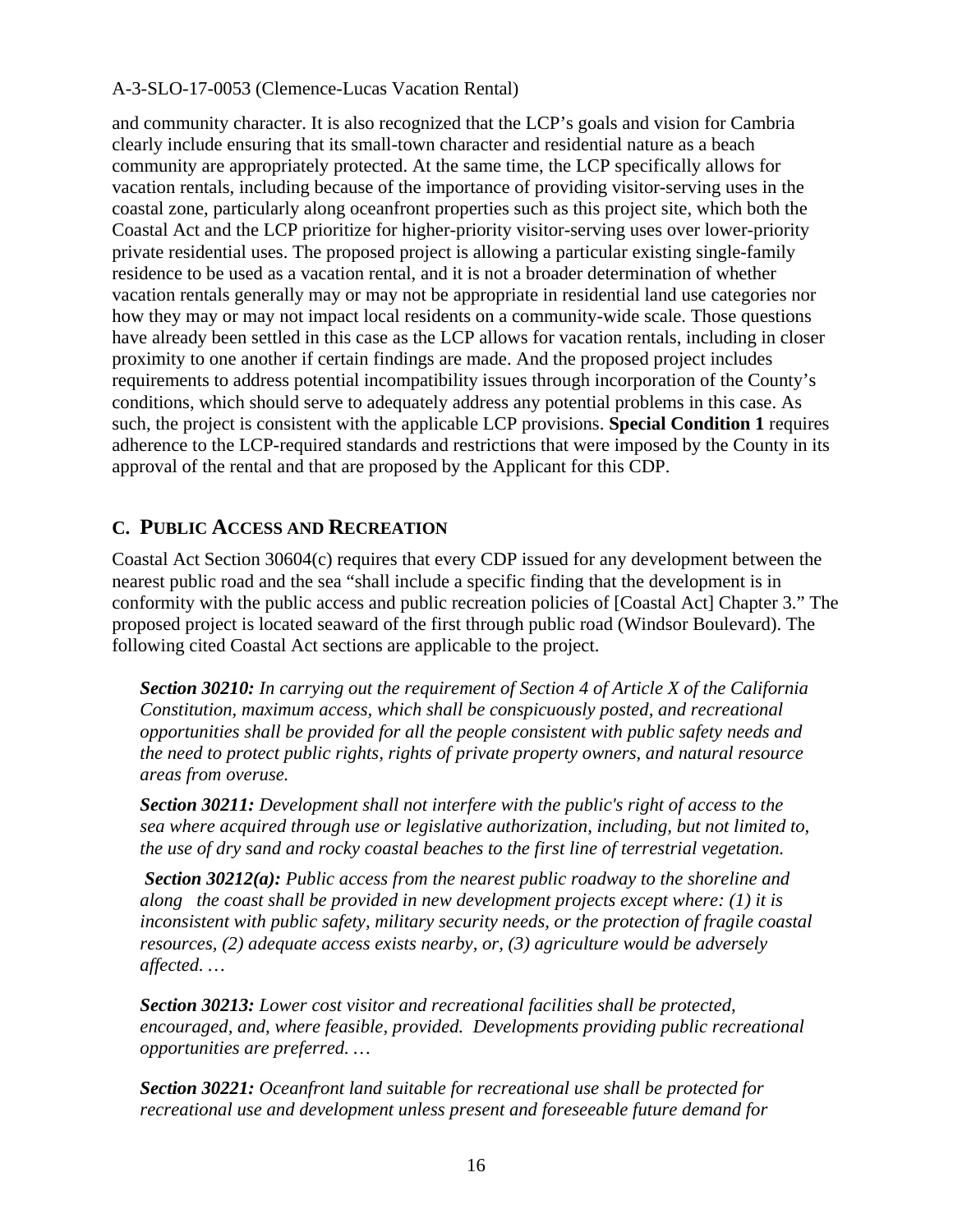*public or commercial recreational activities that could be accommodated on the property is already adequately provided for in the area.* 

*Section 30222: The use of private lands suitable for visitor-serving commercial recreational facilities designed to enhance public opportunities for coastal recreation shall have priority over private residential, general industrial, or general commercial development, but not over agriculture or coastal-dependent industry.* 

*Section 30223: Upland areas necessary to support coastal recreational uses shall be reserved for such uses, where feasible.* 

Consistent with public access policies contained within the Coastal Act, the County's LCP also requires that public recreational access be protected and maximized through a variety of policies, including:

*LUP Shoreline Access Policy 1. Protection of Existing Access. Public prescriptive rights may exist in certain areas of the county. Development shall not interfere with the public's right of access to the sea where acquired through historic use or legislative authorization. These rights shall be protected through public acquisition measures or through permit conditions which incorporate access measures into new development.* 

*LUP Shoreline Access Policy 2. Maximum public access from the nearest public roadway to the shoreline and along the coast shall be provided in new development. Exceptions may occur where (1) it is inconsistent with public safety, military security needs, or the protection of fragile coastal resources; (2) adequate access exists nearby, or; (3) agriculture would be adversely affected. Such access can be lateral and/or vertical. Lateral access is defined as those accessways that provide for public access and use along the shoreline. Vertical access is defined as those accessways which extend to the shore, or perpendicular to the shore in order to provide access from the first public road to the shoreline.* 

*CZLUO Section 23.04.420(b) Protection of existing coastal access. Development shall not interfere with public rights of access to the sea where such rights were acquired through use or legislative authorization. Public access rights may include but are not limited to the use of dry sand and rocky beaches to the first line of terrestrial vegetation.* 

#### **Analysis**

Section 30210 of the Coastal Act requires the Commission to provide the general public maximum access and recreational opportunities, while respecting the rights of private property owners. Section 30211 prohibits development from interfering with the public's right of access to the sea. In approving new development, Section 30212 requires new development to provide access from the nearest public roadway to the shoreline and along the coast, save certain limited exceptions, such as existing adequate nearby access. And Section 30213 requires that lower-cost visitor facilities be protected, encouraged, and where feasible provided. Sections 30221 and 30223 speak to the need to protect ocean-fronting and upland areas such as the project site for recreational use and development. And Section 30222 prioritizes visitor-serving commercial recreational facilities designed to enhance public opportunities for coastal recreation over private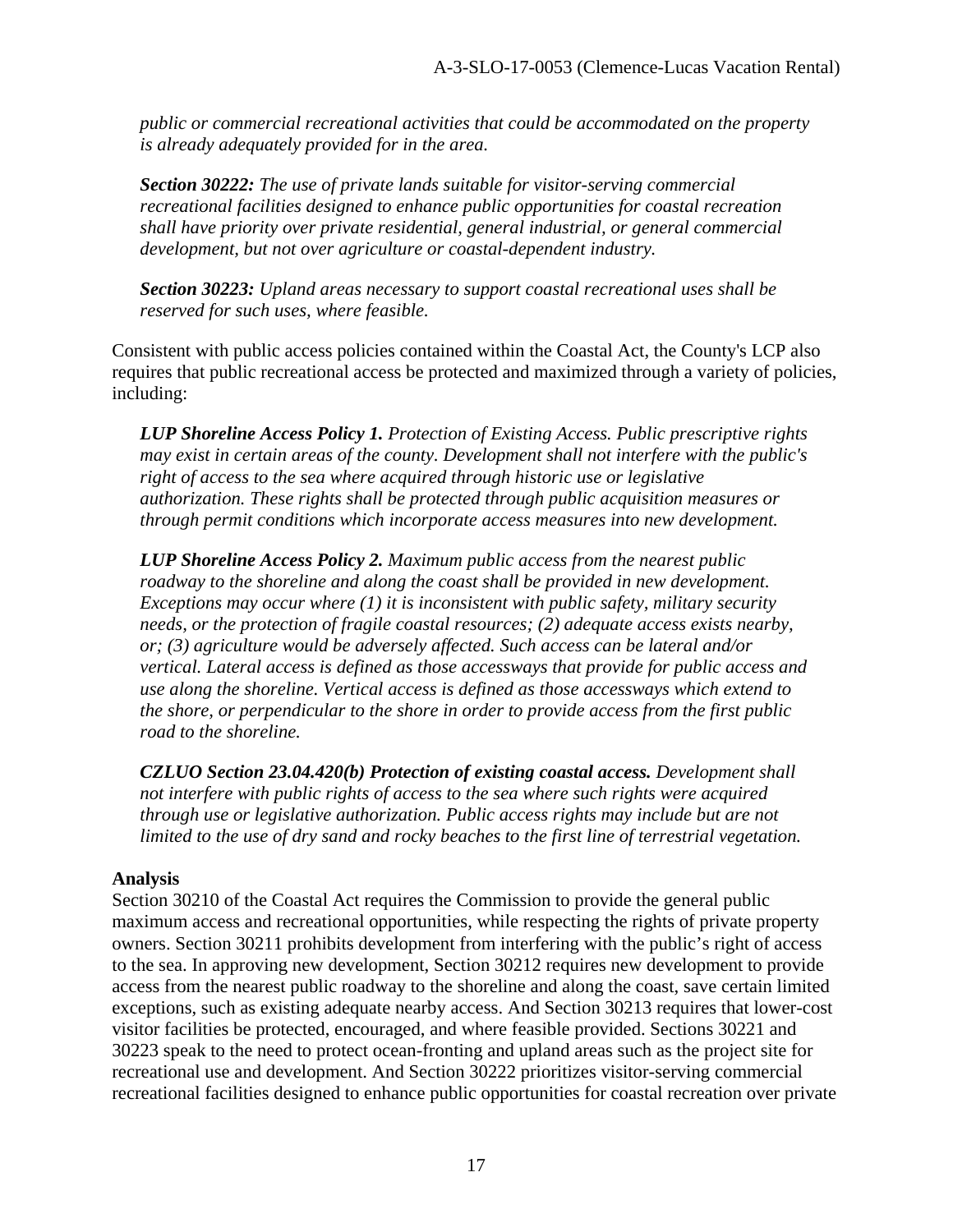residential developments. And the LCP includes and amplifies these same type of Coastal Act requirements. Finally, the Coastal Act Section 30210 (and corresponding LCP Shoreline Access Policy 2) direction to maximize access represents a different threshold than to simply provide or protect such access, and is fundamentally different from other like provisions in this respect. In other words, it is not enough to simply provide access to and along the coast, and not enough to simply protect access; rather such access must also be maximized. This terminology distinguishes the Coastal Act, and provides fundamental direction with respect to projects along the California coast that raise public access issues, like this one.

As described above, the existing residence that is proposed for use as a vacation rental is located on the blufftop above the Pacific Ocean. The site is immediately adjacent to an existing blufftop park and beach access stairway at the terminus of Wedgewood Street/Sherwood Drive and is approximately 100 feet from an entrance to the Fiscalini Ranch Preserve and its Bluff Trail, which is a popular public access amenity (see photos in **Exhibit 2**). The Preserve (and the Bluff Trail specifically) is a well-known, well-established, and heavily-used public access amenity in Cambria and the official trail map (as of October 2017) for the Preserve identifies the northern terminus of South Windsor Boulevard (across and diagonal from the project site) as a designated limited public parking area. The project site is located within the Cambria urban area and is immediately adjacent (i.e., less than 20 feet) from an existing vertical beach access stairway.

The proposed project does not block, impede or otherwise impact existing public access as required by Section 30211. On the contrary, the proposed project would provide a new visitorserving use in an existing residence with nearby beach and Preserve access in an area dominated by single-family residences. It would allow for the overnight visiting public to experience this area and have direct access to the shoreline and the Preserve for access and recreational opportunities. The addition of a new vacation rental at this location is particularly appropriate given the direct access to these public amenities, and it would help to maximize public recreational access opportunities directed by Coastal Act Section 30210 and LCP Shoreline Access Policy 2. And approval of the project protects ocean-fronting and upland areas such as the project site for recreational use and development as required by Sections 30221 and 30223. Similarly, Section 30222 prioritizes visitor-serving commercial recreational facilities designed to enhance public opportunities for coastal recreation over private residential developments, and approval maintains consistency with that policy as well. In sum, the project facilitates the visiting public's ability to access the coast and provides a new option for overnight accommodation on the immediate shoreline that is appropriate and consistent with Coastal Act and LCP mandates to protect and maximize public recreational access, and to prioritize higher-priority visitor-serving uses over lower-priority private residential uses in the coastal zone. The approved project, as conditioned, is consistent with the above-described Coastal Act and LCP access and recreation policies.

## **D. OTHER**

Coastal Act Section 30620(c)(1) authorizes the Commission to require Applicants to reimburse the Commission for expenses incurred in processing CDP applications. Thus, the Commission is authorized to require reimbursement for expenses incurred in defending its action on the pending CDP application in the event that the Commission's action is challenged by a party other than the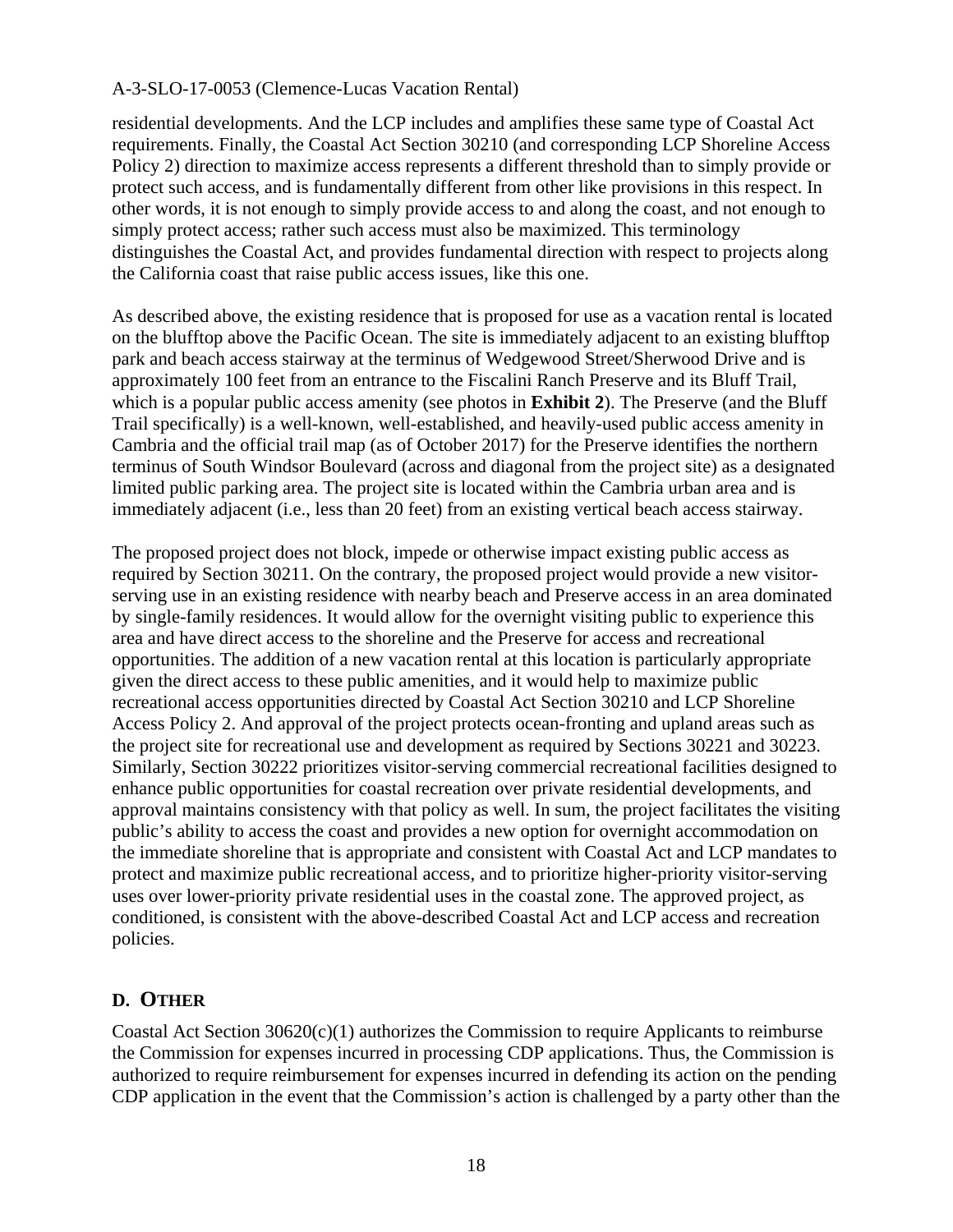Applicant. In this case, opposition parties have been active, involved, and organized against this application since its initial phase at the County and it is possible that they could bring action against the Commission in its approval of the application. Therefore, consistent with Section  $30620(c)$ , the Commission imposes a condition requiring reimbursement for any costs and attorneys' fees that the Commission incurs in connection with the defense of any action brought by a party other than the Applicant challenging the approval or issuance of this permit (**Special Condition 2**).

# **E. CALIFORNIA ENVIRONMENTAL QUALITY ACT (CEQA)**

Section 13096 of the California Code of Regulations requires that a specific finding be made in conjunction with coastal development permit applications showing the application to be consistent with any applicable requirements of CEQA. Section 21080.5(d)(2)(A) of CEQA prohibits a proposed development from being approved if there are feasible alternatives or feasible mitigation measures available which would substantially lessen any significant adverse effect which the activity may have on the environment.

San Luis Obispo County, as the lead CEQA agency, concluded that the development was categorically exempt (Class 1) under CEQA Section 15301 because the project consists of the operation and leasing of an existing residence as a residential vacation rental, involving negligible or no expansion of the use beyond that existing at the time of the CEQA determination. The Coastal Commission's review and analysis of land use proposals has been certified by the Secretary of the Natural Resources Agency as being the functional equivalent of environmental review under CEQA. The Commission has reviewed the relevant coastal resource issues associated with the proposed project, and has identified no significant adverse impacts to the environment within the meaning of CEQA. All public comments received to date (which expressed concern with neighborhood compatibility (noise, parking, etc., oversaturation of vacation rentals, and inconsistency with locational standards)) have been addressed in the findings above. All above findings are incorporated herein in their entirety by reference.

As such, there are no additional feasible alternatives or feasible mitigation measures available which would substantially lessen any significant adverse environmental effects which approval of the proposed project, as conditioned, would have on the environment within the meaning of CEQA. Thus, if so conditioned, the proposed project would not result in any significant environmental effects for which feasible mitigation measures have not been employed consistent with CEQA Section 21080.5(d)(2)(A).